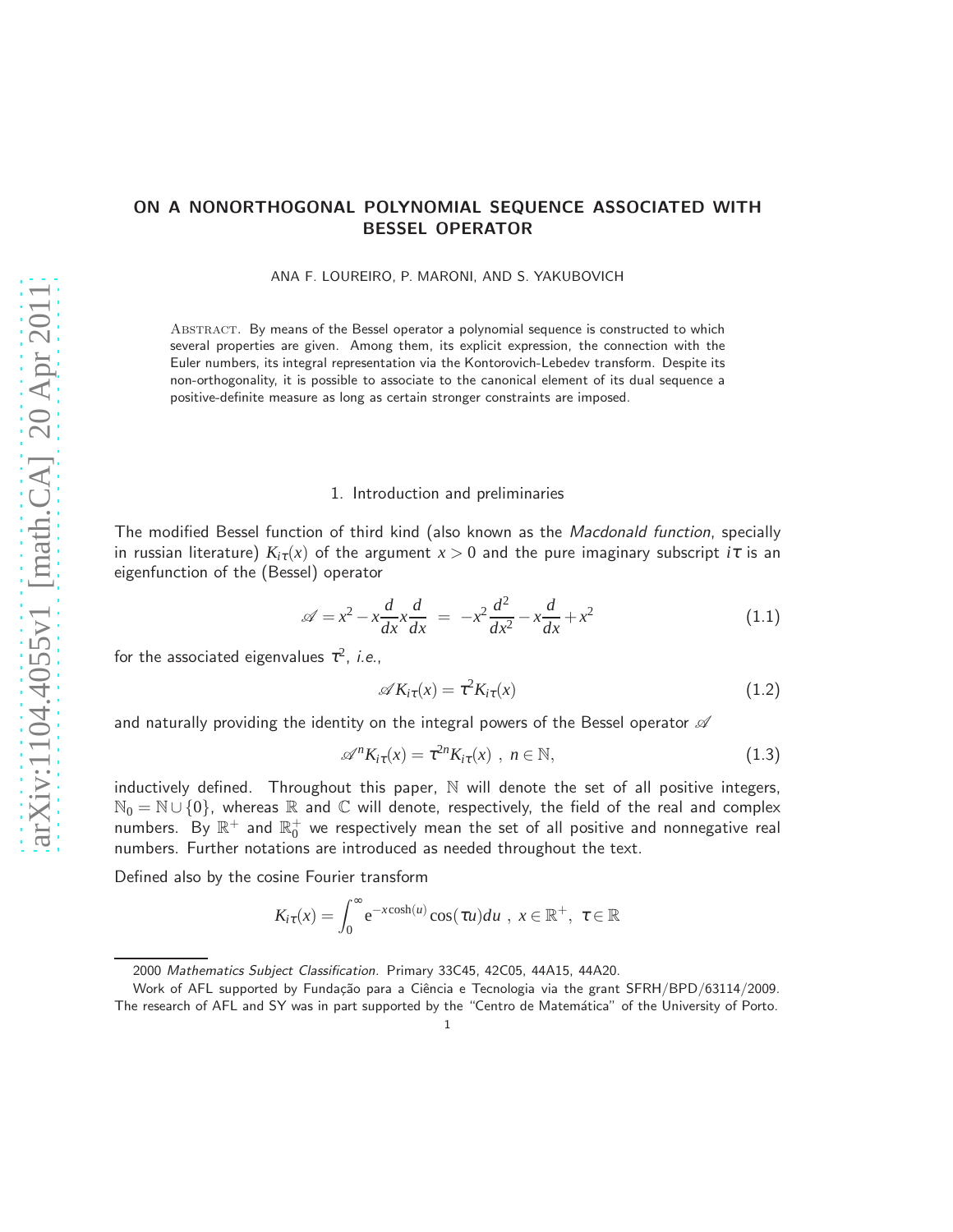the function  $K_{i\tau}$  is real valued and represents a kernel of the following operator of the Kontorovich-Lebedev transformation [\[19\]](#page-15-0), given by the formula

<span id="page-1-1"></span>
$$
\mathcal{K}_{i\tau}[f] = \int_0^\infty K_{i\tau}(x)f(x)dx \tag{1.4}
$$

is an isometric isomorphism (see [\[17\]](#page-15-1)) between the two Hilbert spaces  $L_2(\R^+;xdx)$  and  $L_2(\R^+;\tau\sinh\pi\tau d\tau)$ . Moreover the inverse formula holds

$$
f(x) = \frac{2}{\pi^2 x} \int_0^\infty \tau \sinh \pi \tau \quad K_{i\tau}(x) \mathcal{K}_{i\tau}[f] \, dy \tag{1.5}
$$

where the convergence of the latter integral is understood with respect to the norm in  $L_2(\mathbb R^+;xdx)$ .

The Kontorovich-Lebedev transform has been used in many applications including, for instance, fluid mechanics, quantum and nano-optics and plasmonics. This transform, where integration occurs over the index of the function rather than over the argument, proves to be useful in solving the resulting differential equations when modeling optical or electronic response of such problems.

Recently [\[16\]](#page-15-2), the action of any power of the operator  $\mathscr A$  over  $e^{-x}$  was investigated. Precisely, the sequence  $\{e^{-x}\mathscr{A}^n e^x\}_{n\geqslant0}$  was shown to be a polynomial sequence (PS), spanning the vector space  $\mathscr{P}$  – the set of all polynomials with coefficients in  $\mathbb{C}$  – since each of its elements has exactly degree *n*. However, this sequence is orthogonal with respect to the singular measure  $\delta$ (the Dirac measure). In the present work, we propose instead to investigate the functions

$$
e^{-x}x^{-\alpha} \mathscr{A}^n e^x x^{\alpha} , \quad n \in \mathbb{N}_0,
$$

which end up to be a polynomials of exactly degree *n* as long as  $\Re(\alpha) > -1/2$ , as it will be revealed in Section [2.](#page-2-0) In this case the sequence  ${p_n(\cdot;\alpha)}_{n\geq 0}$  defined by

<span id="page-1-0"></span>
$$
p_n(x; \alpha) = (-1)^n e^x x^{-\alpha} \mathscr{A}^n e^{-x} x^{\alpha} , \quad n \in \mathbb{N}_0,
$$
 (1.6)

is indeed a PS. The properties of  $\{p_n(\cdot;\alpha)\}_{n\geq 0}$  will be thoroughly revealed Section [2,](#page-2-0) where a generating function, the connection with the generalized Euler polynomials or the Bernoulli polynomials (when the parameter  $\alpha$  ranges in N) will be expounded. On the grounds of these developments lies the Kontorovich-Lebedev transform. The differential-difference equations over the polynomials  $p_n(x; \alpha)$  are crucial for the subsequent developments related to the corresponding dual sequence of monic polynomial sequence (MPS)  $\{P_n(x;\alpha) := a_n^{-1}p_n(x;\alpha)\}_{n\geq 0}$ where  $a_n \neq 0$  are the leading coefficients of the polynomials  $p_n(x; \alpha)$ ,  $n \in \mathbb{N}_0$ .

The research about the MPS  ${P_n(x; \alpha)}_{n\geqslant0}$  will then proceed toward the analysis of the corresponding dual sequence,  $\{u_n(\alpha)\}_{n\geqslant 0}$ , whose elements, called as forms (or *linear functionals*), belong to the dual space  $\mathcal{P}'$  of  $\mathcal P$  and are defined according to

$$
\langle u_n(\alpha), P_k(\cdot; \alpha) \rangle := \delta_{n,k}, n, k \geq 0,
$$

where  $\delta_{n,k}$  represents the *Kronecker delta* function. Here, by  $\langle u, f \rangle$  we mean the action of  $u \in \mathscr{P}'$  over  $f \in \mathscr{P}$ , but a special notation is given to the action over the elements of the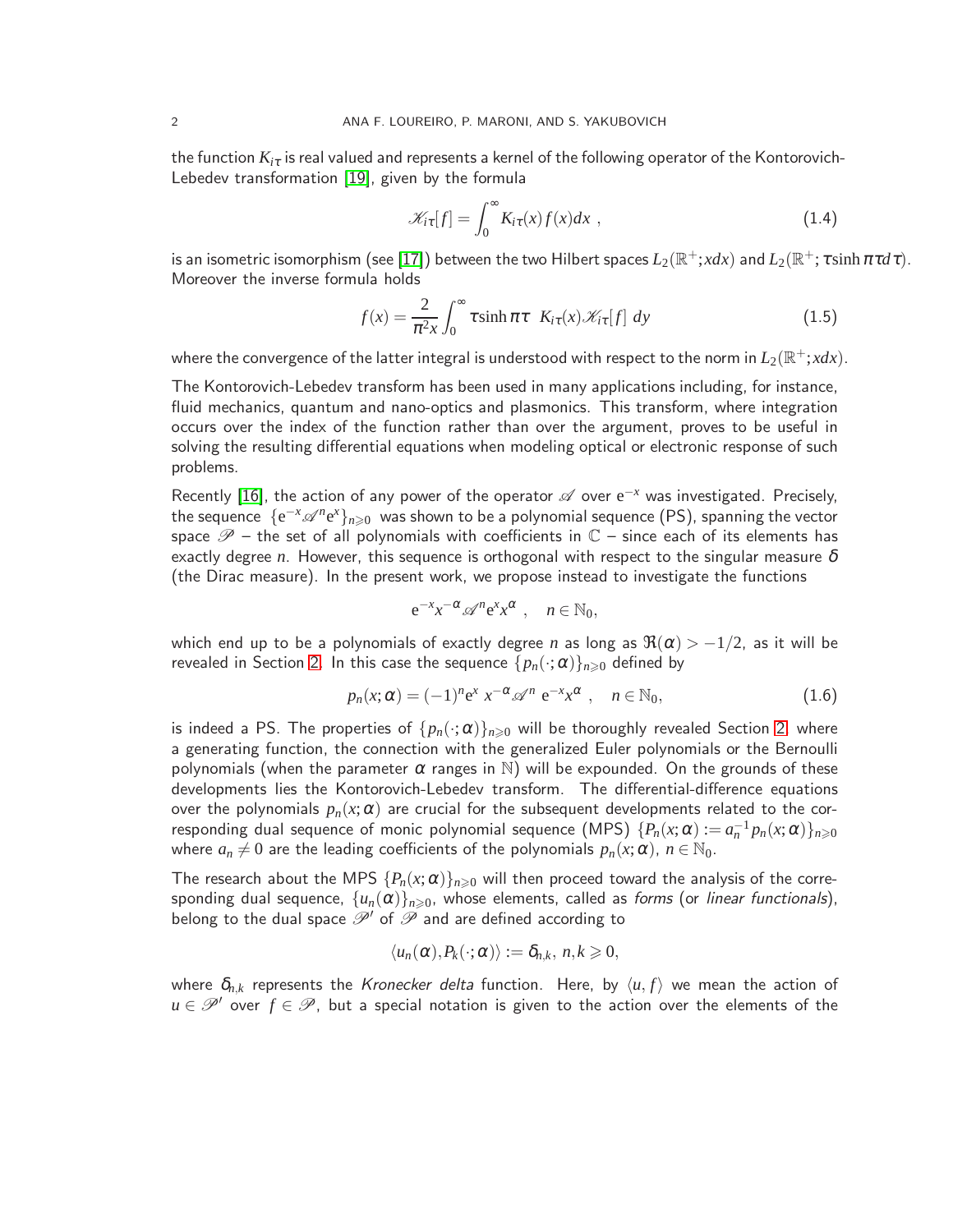canonical sequence  $\{x^n\}_{n\geqslant 0}$  – the moments of  $u \in \mathcal{P}'$ :  $(u)_n := \langle u, x^n \rangle, n \geqslant 0$ . Any element *u* of  $\mathscr{P}'$  can be written in a series of any dual sequence  $\{v_n\}_{n\geqslant 0}$  of a MPS  $\{B_n\}_{n\geqslant 0}$  [\[9\]](#page-15-3):

<span id="page-2-4"></span>
$$
u = \sum_{n\geqslant 0} \langle u, B_n \rangle \, \mathbf{v}_n \, . \tag{1.7}
$$

To infer differential equations for the elements of the dual sequence it is important to recall that a linear operator  $T : \mathscr{P} \to \mathscr{P}$  has a transpose  ${}^{t}T : \mathscr{P}' \to \mathscr{P}'$  defined by

<span id="page-2-3"></span>
$$
\langle {}^{t}T(u), f\rangle = \langle u, T(f)\rangle, \quad u \in \mathscr{P}', f \in \mathscr{P}.
$$
 (1.8)

For example, for any form *u* and any polynomial *g*, let  $Du = u'$  and *gu* be the forms defined as usual by  $\langle u', f \rangle := -\langle u, f' \rangle$  ,  $\langle gu, f \rangle := \langle u, gf \rangle$ , where *D* is the differential operator [\[9\]](#page-15-3). Thus, *D* on forms is minus the transpose of the differential operator *D* on polynomials.

In Section [3](#page-9-0) we will come to the conclusion that it is possible to associate to  $u_0(\alpha)$  a definitepositive measure as long as  $\Re(\alpha) > 0$ . This implies the regularity of any form proportional to  $u_0(\alpha)$ , a concept that is recalled in detail on page [12.](#page-11-0) Concomitantly, the existence of a unique MPS regularly orthogonal (hereafter MOPS) with respect to  $u_0(\alpha)$  is ensured, that is, there exists a unique  $\{Q_n(x;\alpha)\}_n\}_{n\geqslant0}$  such that  $\langle u_0(\alpha),Q_n(x;\alpha)Q_m(x;\alpha)\rangle=k_n(\alpha)\delta_{n,m}$  with  $k_n\neq0$  for any  $n, m \in \mathbb{N}_0$ .

### 2. Algebraic and differential properties

<span id="page-2-0"></span>The functions defined by [\(1.6\)](#page-1-0) are actually polynomials of exactly degree *n*, as previously claimed and below proved, and therefore  $\{p_n(x; \alpha)\}_{n\geq 0}$  forms a PS. Once this is guaranteed we will proceed to obtain an explicit expression for these polynomials  $p_n(x; \alpha)$  in §[2.1,](#page-3-0) an integral representation for such polynomials by means of the Kontorovich-Lebedev transform in §[2.2](#page-5-0) and finally, by inverting this integral transform, to derive a relation between the generalized Euler polynomials and  $p_n(x; \alpha)$  in §[2.3.](#page-6-0)

**Lemma 2.1.** For any complex number  $\alpha$  such that  $\Re(\alpha) > -1/2$  the functions  $p_n(x; \alpha)$  defined in [\(1.6\)](#page-1-0) are actually polynomials of exactly degree *n* fulfilling

<span id="page-2-1"></span>
$$
p_{n+1}(x;\alpha) = x^2 p''_n(x;\alpha) - x(2x-1-2\alpha) p'_n(x;\alpha) - \left((2\alpha+1)x - \alpha^2\right) p_n(x;\alpha) , n \in \mathbb{N}_0, (2.1)
$$

and also

<span id="page-2-2"></span>
$$
(2\alpha+1) x p_n(x;\alpha+1) = -p_{n+1}(x;\alpha) + \alpha^2 p_n(x;\alpha) , n \in \mathbb{N}_0.
$$
 (2.2)

Moreover,  $p_n(0; \alpha) = \alpha^{2n}$  and  $p_n(x; \alpha) = (-2)^n(\alpha + 1/2)_n x^n + a_{n-1}(x)$  with  $\deg a_{n-1} \leq n-1$  for any  $n \in \mathbb{N}_0$  (under the convention  $a_{-1}(x) = 0$ ) and  $(y)_n$  representing the Pochhammer symbol:  $(y)_n = \prod^{n-1}$  $\prod_{\tau=0}^{n-1} (y+\tau)$  for  $n \in \mathbb{N}$  and  $(y)_0 = 1$ .

Proof. According to the definition [\(1.6\)](#page-1-0), we may write

$$
p_{n+k}(x;\alpha) = (-1)^k e^x x^{-\alpha} \mathscr{A}^k (e^{-x} x^{\alpha} (e^x x^{-\alpha} \mathscr{A}^n e^{-x} x^{\alpha})) , n,k \in \mathbb{N},
$$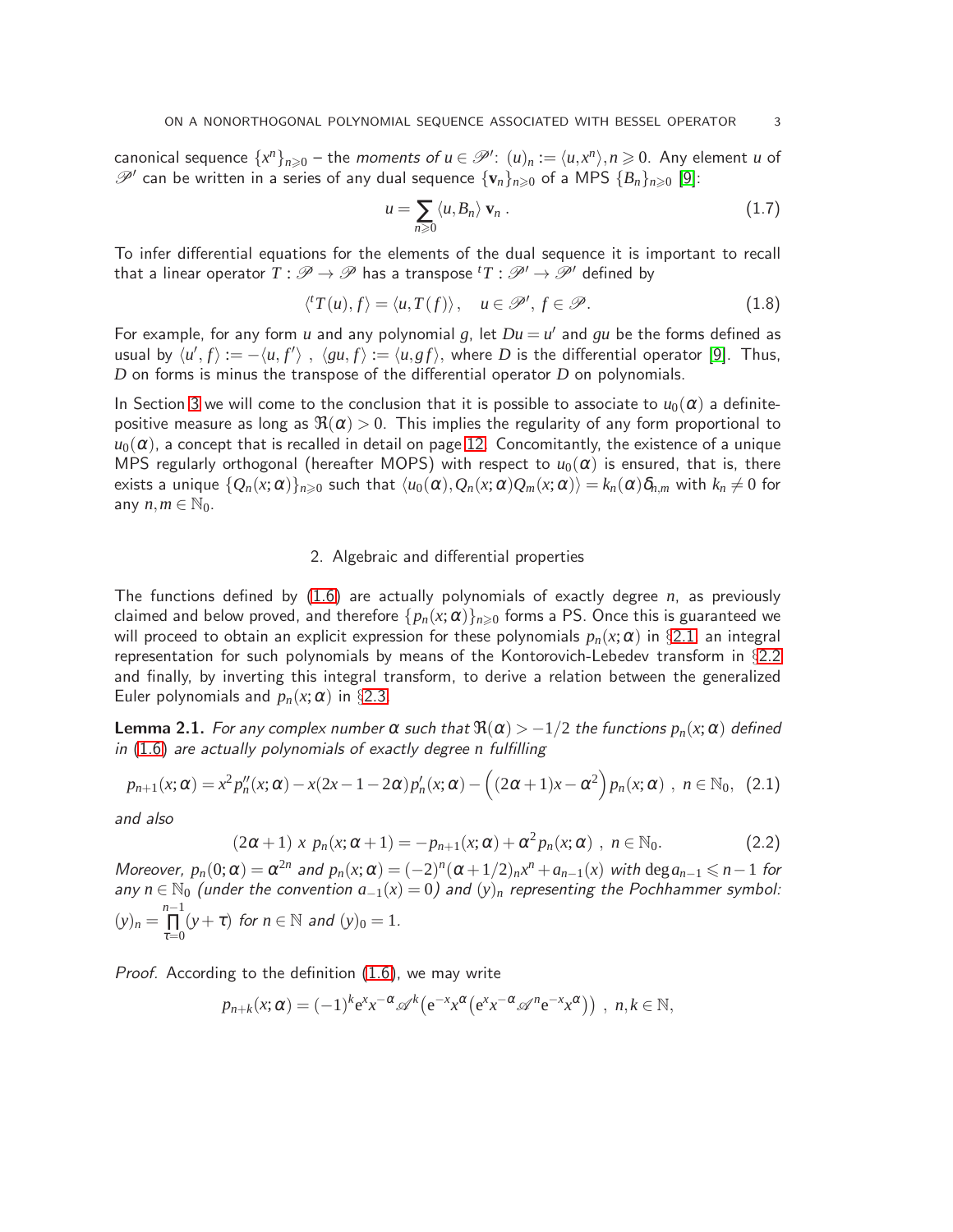providing

<span id="page-3-1"></span>
$$
p_{n+k}(x;\alpha) = (-1)^k e^x x^{-\alpha} \mathscr{A}^k(e^{-x} x^{\alpha} p_n(x;\alpha)), \quad n,k \in \mathbb{N}.
$$
 (2.3)

On behalf of the property,

<span id="page-3-2"></span>
$$
e^{x}x^{-\alpha} \mathscr{A}(e^{-x}x^{\alpha} f(x)) = -x^{2} \frac{d^{2}}{dx^{2}} f(x) + x(2x - 1 - 2\alpha) \frac{d}{dx} f(x) + ((2\alpha + 1)x - \alpha^{2}) f(x), \quad (2.4)
$$

that holds for any analytic function f, the particular choice of  $k = 1$  in [\(2.3\)](#page-3-1) furnishes [\(2.1\)](#page-2-1), whereas the choice of  $n = 1$  with k varying within N leads to the equality [\(2.2\)](#page-2-2).

Insofar as computing [\(1.6\)](#page-1-0) for  $n = 0$  and  $n = 1$  we respectively extract that  $p_0(x; \alpha) = 1$  and  $p_1(x; \alpha) = -(2\alpha + 1)x + \alpha^2$ , then on the basis of [\(2.1\)](#page-2-1), by finite induction we derive that  $p_n(x; \alpha)$  is a polynomial that has exactly degree *n* as long as  $\Re(\alpha) > -1/2$ .

Finally, the particular choice of  $x = 0$  in [\(2.2\)](#page-2-2) provides  $p_{n+1}(0; \alpha) = \alpha^{2n+2} p_0(0; \alpha)$ , while from [\(2.1\)](#page-2-1) we deduce that the leading coefficient  $c_{n,n}(\alpha)$  of  $p_n(x;\alpha)$  satisfies  $c_{n+1,n+1}(\alpha) = -(2n+2\alpha+1)c_{n,n}(\alpha)$  for any  $n \in \mathbb{N}$ . whence the result.  $2\alpha + 1)c_{n,n}(\alpha)$  for any  $n \in \mathbb{N}$ , whence the result.

Directly from [\(2.3\)](#page-3-1), we obtain

$$
\mathscr{A}^k(e^{-x}x^{\alpha}p_n(x;\alpha))=\mathscr{A}^n(e^{-x}x^{\alpha}p_k(x;\alpha)), n,k\in\mathbb{N}.
$$

From the insertion of [\(2.2\)](#page-2-2) into [\(2.1\)](#page-2-1) we derive

<span id="page-3-3"></span>
$$
(2\alpha + 1)p_n(x; \alpha + 1) = -x p_n''(x; \alpha) + (2x - 1 - 2\alpha)p_n'(x; \alpha) + (1 + 2\alpha)p_n(x; \alpha), \quad n \ge 0.
$$
 (2.5)

The polynomial sequence treated in [\[16\]](#page-15-2) corresponds to the special case  $\{p_n(x,0)\}_{n\geq 0}$ . The introduction of this slight modification on the sequence  ${p_n(x,0)}_{n\geq 0}$  – more precisely, the inclusion of  $x^{-\alpha}$  on the left and of  $x^{\alpha}$  on the right hand side – has the merit and pertinency of guaranteeing that we will be able to deal with regular forms as long as  $\Re(\alpha) > 0$ , as it will be analyzed on Section [3.](#page-9-0) Notwithstanding this advantage, the analysis of  $\{p_n(x;\alpha)\}_{n\geq 0}$  became significantly more hard to deal with.

Before proceeding into this, we list a few elements of  $\{p_n(x; \alpha)\}_{n \geq 0}$ 

$$
p_1(x; \alpha) = x(-2\alpha - 1) + \alpha^2
$$
  
\n
$$
p_2(x; \alpha) = x^2(4\alpha(\alpha + 2) + 3) + x(-2\alpha(\alpha(2\alpha + 3) + 2) - 1) + \alpha^4
$$
  
\n
$$
p_3(x; \alpha) = -x^3(2\alpha + 1)(2\alpha + 3)(2\alpha + 5) + x^2(2\alpha + 1)(2\alpha + 3)(3\alpha(\alpha + 2) + 5)
$$
  
\n
$$
-x(2\alpha + 1)(\alpha^2 + \alpha + 1)(3\alpha(\alpha + 1) + 1) + \alpha^6
$$

The polynomials  $p_n(x; \alpha)$  in the variable x are also polynomials in the variable  $\alpha$ , but of degree 2*n* for each  $n \in \mathbb{N}$ . This can be deduced from [\(2.2\)](#page-2-2).

<span id="page-3-0"></span>2.1. Connection coefficients with the canonical sequence. On the grounds of  $(2.1)$ , by performing straightforward computations we deduce that the coefficients  $c_{n,v}(\alpha)$  defined through

$$
p_n(x; \alpha) = \sum_{v=0}^n c_{n,v}(\alpha) x^v
$$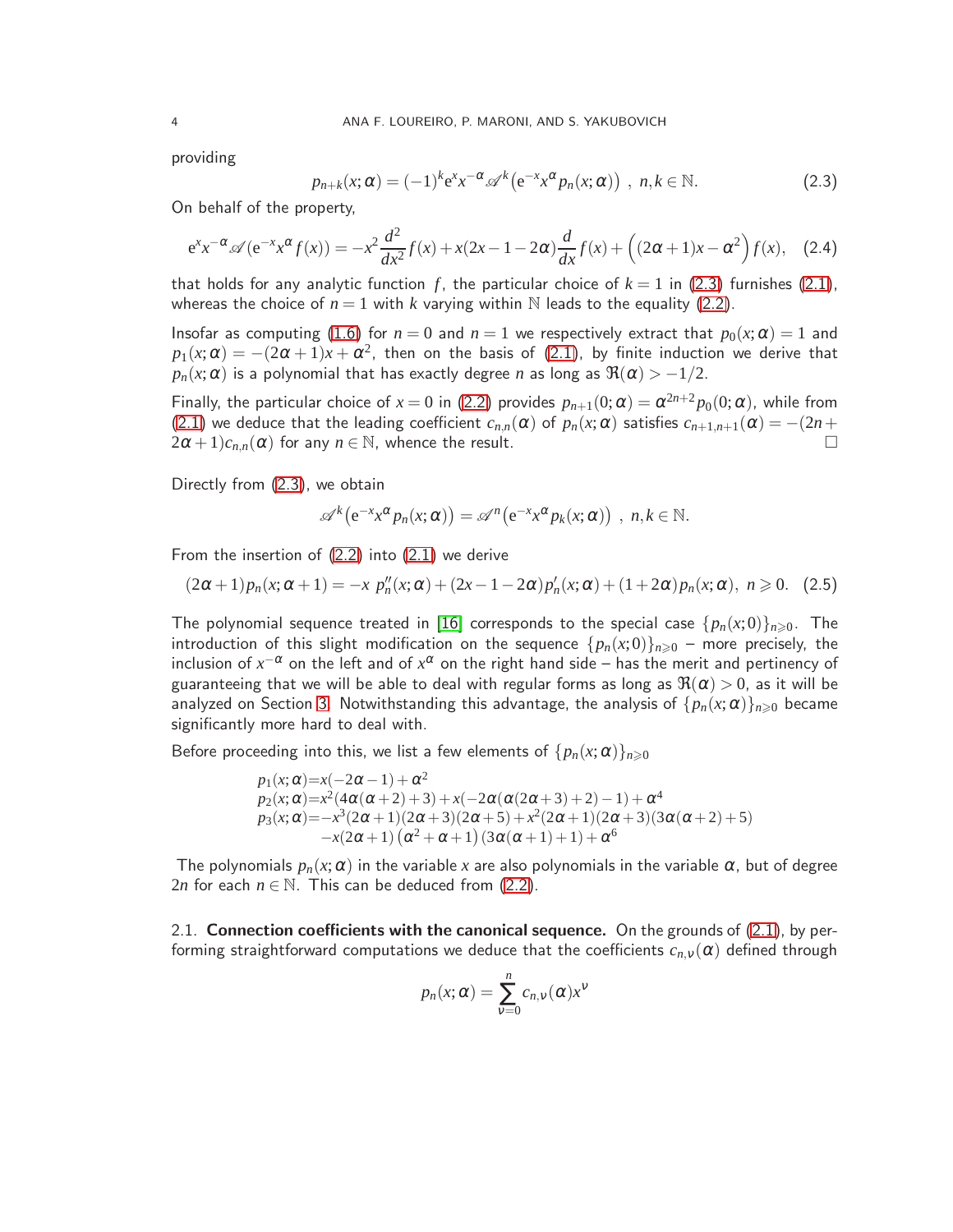fulfill the recurrence relation

<span id="page-4-0"></span>
$$
c_{n+1,\nu}(\alpha) = (\nu + \alpha)^2 c_{n,\nu}(\alpha) - (2\nu + 2\alpha - 1)c_{n,\nu-1}(\alpha), \quad 0 \leq \nu \leq n, \quad n \geq 0,
$$
 (2.6)

under the convention of  $c_{n,-1}(\alpha) = c_{n,n+1}(\alpha) = 0$ , while [\(2.2\)](#page-2-2) yields

$$
(2\alpha+1)c_{n,v-1}(\alpha+1) = -c_{n+1,v}(\alpha) + \alpha^2 c_{n,v}(\alpha) , 1 \le v \le n+1 , n \ge 0.
$$
 (2.7)

**Lemma 2.2.** The sequence  $p_n(x; \alpha)$  is then given by

$$
p_n(x; \alpha) = \sum_{v=0}^n \left\{ \frac{2^{v+1} (\alpha + 1/2)_v}{v!} \sum_{\mu=0}^v \binom{v}{\mu} \frac{(-1)^{\mu} \Gamma(2\alpha + \mu)}{\Gamma(2\alpha + \mu + v + 1)} (\alpha + \mu)^{2n+1} \right\} x^v, \quad n \geq 0. \quad (2.8)
$$

Proof. Let us set  $c_{n,v}(\alpha) = (-2)^v (\alpha + 1/2)_v \widetilde{c}_{n,v}(\alpha)$  in order to deduce an explicit expression for  $\tilde{c}_{n,v}(\alpha)$ . The "triangular" relation [\(2.6\)](#page-4-0) ensures another "triangular" relation for the new set of coefficients  $\{\widetilde{c}_{n,v}(\alpha)\}_{0\leq v\leq n}$ 

<span id="page-4-1"></span>
$$
\begin{cases}\n\widetilde{c}_{n+1,\nu}(\alpha) = \widetilde{c}_{n,\nu-1}(\alpha) + (\nu + \alpha)^2 \widetilde{c}_{n,\nu}(\alpha) , 0 \leq \nu \leq n, , n \geq 0, \\
\widetilde{c}_{n,0}(\alpha) = \alpha^{2n} , \widetilde{c}_{n,\nu}(\alpha) = 0 , \nu \geq n+1 , n \geq 0.\n\end{cases}
$$
\n(2.9)

The particular choice of  $n = 0,1$  or 2 in [\(2.9\)](#page-4-1) furnishes the identities

$$
\widetilde{c}_{1,0}(\alpha)=\alpha^2,\; \widetilde{c}_{1,1}(\alpha)=1,\; \widetilde{c}_{2,0}(\alpha)=\alpha^4,\; \widetilde{c}_{2,1}(\alpha)=1+2\alpha(\alpha+1),\; \widetilde{c}_{2,2}(\alpha)=1\;,
$$

which show the validity of the identity

$$
\widetilde{c}_{n,v}(\alpha) = \frac{2}{v!} \sum_{\mu=0}^{v} {v \choose \mu} \frac{(-1)^{\mu+v} \Gamma(2\alpha+\mu)}{\Gamma(2\alpha+\mu+v+1)} (\alpha+\mu)^{2n+1}, \ 0 \le v \le n \qquad (2.10)
$$

for at least  $n = 0,1$  and 2. By finite induction, we will show that  $(2.10)$  actually holds for any  $n \in \mathbb{N}$ . Indeed, according to  $(2.9)$ , it follows

$$
\widetilde{c}_{n+1,v}(\alpha) = \frac{2}{(v-1)!} \sum_{\mu=0}^{v-1} {v-1 \choose \mu} \frac{(-1)^{\mu+v-1} \Gamma(2\alpha + \mu)}{\Gamma(2\alpha + \mu + v)} (\alpha + \mu)^{2n+1} \n+ \frac{2(v+\alpha)^2}{v!} \sum_{\mu=0}^{v} {v \choose \mu} \frac{(-1)^{\mu+v} \Gamma(2\alpha + \mu)}{\Gamma(2\alpha + \mu + v + 1)} (\alpha + \mu)^{2n+1} \n= \frac{2}{v!} \sum_{\mu=0}^{v} {v \choose \mu} \frac{(-1)^{\mu+v} \Gamma(2\alpha + \mu)}{\Gamma(2\alpha + \mu + v + 1)} (\alpha + \mu)^{2n+1} \Big( - (v-\mu)(v + \mu + 2\alpha) + (v + \alpha)^2 \Big) \n= \frac{2}{v!} \sum_{\mu=0}^{v} {v \choose \mu} \frac{(-1)^{\mu+v} \Gamma(2\alpha + \mu)}{\Gamma(2\alpha + \mu + v + 1)} (\alpha + \mu)^{2n+3}
$$

which corresponds to  $(2.10)$  when *n* is replaced by  $n+1$ .

The particular choice of  $\alpha = 0$  gives a simpler expression for  $p_n(x,0)$  than the one obtained in [\[16\]](#page-15-2). Moreover, in this case, the coefficients  $\tilde{c}_{n,v}(0)$  coincide with the 0-modified Striling numbers of second kind, a particular case of the *A*-modified Stirling numbers of second kind treated in  $[7]$  – they correspond to the *Jacobi-Stirling numbers* expounded in  $[4]$  and explored

<span id="page-4-2"></span>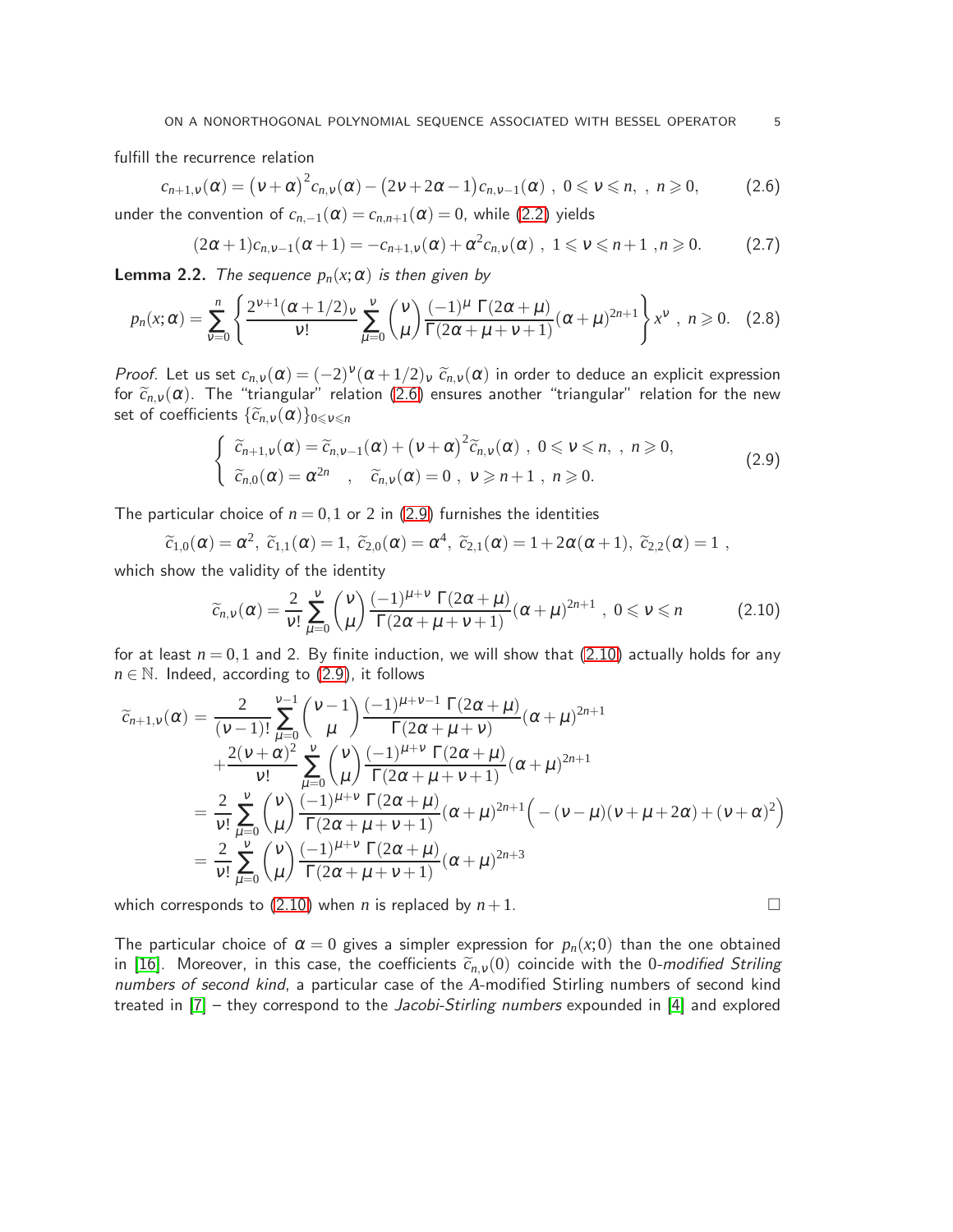from a purely combinatorial point of view in [\[5\]](#page-15-6). Indeed, the set of numbers  $\{\widetilde{c}_{n,v}(\alpha)\}$  bear some resemblance with the Jacobi-Stirling numbers, triggering the problem of giving them some combinatorial significance. To avoid dispersion, we defer this study for a future work.

<span id="page-5-0"></span>2.2. Generating function. From this point forth we consider  $\Re(\alpha) > 0$ . Using relation  $(2.16.6.4)$  of  $[13]$  and the reciprocal formula  $(1.5)$  we obtain the representation

<span id="page-5-1"></span>
$$
e^{-x}x^{\alpha} = \frac{2^{1-\alpha}}{\pi^{3/2}\Gamma(\alpha+1/2)} \int_0^{\infty} \tau \sinh(\pi \tau) |\Gamma(\alpha+i\tau)|^2 K_{i\tau}(x) d\tau.
$$
 (2.11)

The absolute and uniform convergence of

<span id="page-5-2"></span>
$$
\int_0^\infty \frac{\partial^m K_{i\tau}(x)}{\partial x^m} \ \tau^{2n+1} \sinh(\pi \tau) |\Gamma(\alpha + i\tau)|^2 d\tau \ , \quad m, n \in \mathbb{N}_0 \tag{2.12}
$$

with respect to  $x \ge x_0 > 0$ , easily verified by taking into account inequality

<span id="page-5-5"></span>
$$
\left|\frac{\partial^m K_{i\tau}(x)}{\partial x^m}\right| \leq e^{-\delta \tau} K_m(x \cos \delta), \quad x > 0, \ \tau > 0, \ m \in \mathbb{N}_0
$$
\n(2.13)

with  $\delta \in (0, \pi/2)$ , permits to interchange the order between the integral [\(2.11\)](#page-5-1) and the operator  $\mathscr{A}^n$ . Hence, appealing to  $(1.3)$  combined with  $(2.11)$ , we derive

$$
\mathscr{A}^n\Big(\mathrm{e}^{-x}\mathrm{x}^{\alpha}\Big)=\frac{2^{1-\alpha}}{\pi^{3/2}\Gamma(\alpha+1/2)}\int_0^\infty\tau^{2n+1}\sinh(\pi\tau)|\Gamma(\alpha+i\tau)|^2K_{i\tau}(x)d\tau\ ,\ n\in\mathbb{N}_0.\qquad(2.14)
$$

Therefore, recalling [\(1.6\)](#page-1-0), the expression for polynomials  $p_n(x;\alpha)$ , we obtain the integral representation

<span id="page-5-3"></span>
$$
p_n(x;\alpha) = (-1)^n \frac{2^{1-\alpha} e^x x^{-\alpha}}{\pi^{3/2} \Gamma(\alpha+1/2)} \int_0^\infty \tau^{2n+1} \sinh(\pi \tau) |\Gamma(\alpha+i\tau)|^2 K_{i\tau}(x) d\tau \; , \; n \in \mathbb{N}_0, \quad (2.15)
$$

where the latter integral is absolutely convergent for all  $x > 0$  (see [\(2.12\)](#page-5-2)).

By setting

<span id="page-5-7"></span>
$$
F_{\alpha}(u,x) = \frac{2^{1-\alpha}}{\pi^{3/2}\Gamma(\alpha+1/2)} e^{x} x^{-\alpha} \int_0^{\infty} \cos(\tau u) \ \tau \ \sinh(\pi \tau) \ |\Gamma(\alpha+i\tau)|^2 K_{i\tau}(x) d\tau \qquad (2.16)
$$

and by taking into account that  $\frac{\partial^{2n} F_{\alpha}(u,x)}{\partial u^{2n}}$  $\frac{F_{\alpha}(u, x)}{\partial u^{2n}}, n \in \mathbb{N}_0$ , is uniformly convergent by  $u$  in  $\mathbb R$  via the absolutely convergent integral [\(2.15\)](#page-5-3), we obtain

<span id="page-5-6"></span>
$$
\lim_{u\to 0} \frac{\partial^{2n} F_{\alpha}(u,x)}{\partial u^{2n}} = \frac{2^{1-\alpha} (-1)^n e^x x^{-\alpha}}{\pi^{3/2} \Gamma(\alpha+1/2)} \int_0^\infty \tau^{2n+1} \sinh(\pi\tau) |\Gamma(\alpha+ i\tau)|^2 K_{i\tau}(x) d\tau = p_n(x;\alpha), \quad n \in \mathbb{N}_0,
$$
\n(2.17)

whereas

$$
\lim_{u \to 0} \frac{\partial^{2n+1} F_{\alpha}(u, x)}{\partial u^{2n+1}} = 0 , n \in \mathbb{N}_0.
$$
\n(2.18)

As a consequence, the series representation is allowed

<span id="page-5-4"></span>
$$
F_{\alpha}(t,x) = \sum_{n\geq 0} \frac{p_n(x;\alpha)}{(2n)!} \ t^{2n} \ . \tag{2.19}
$$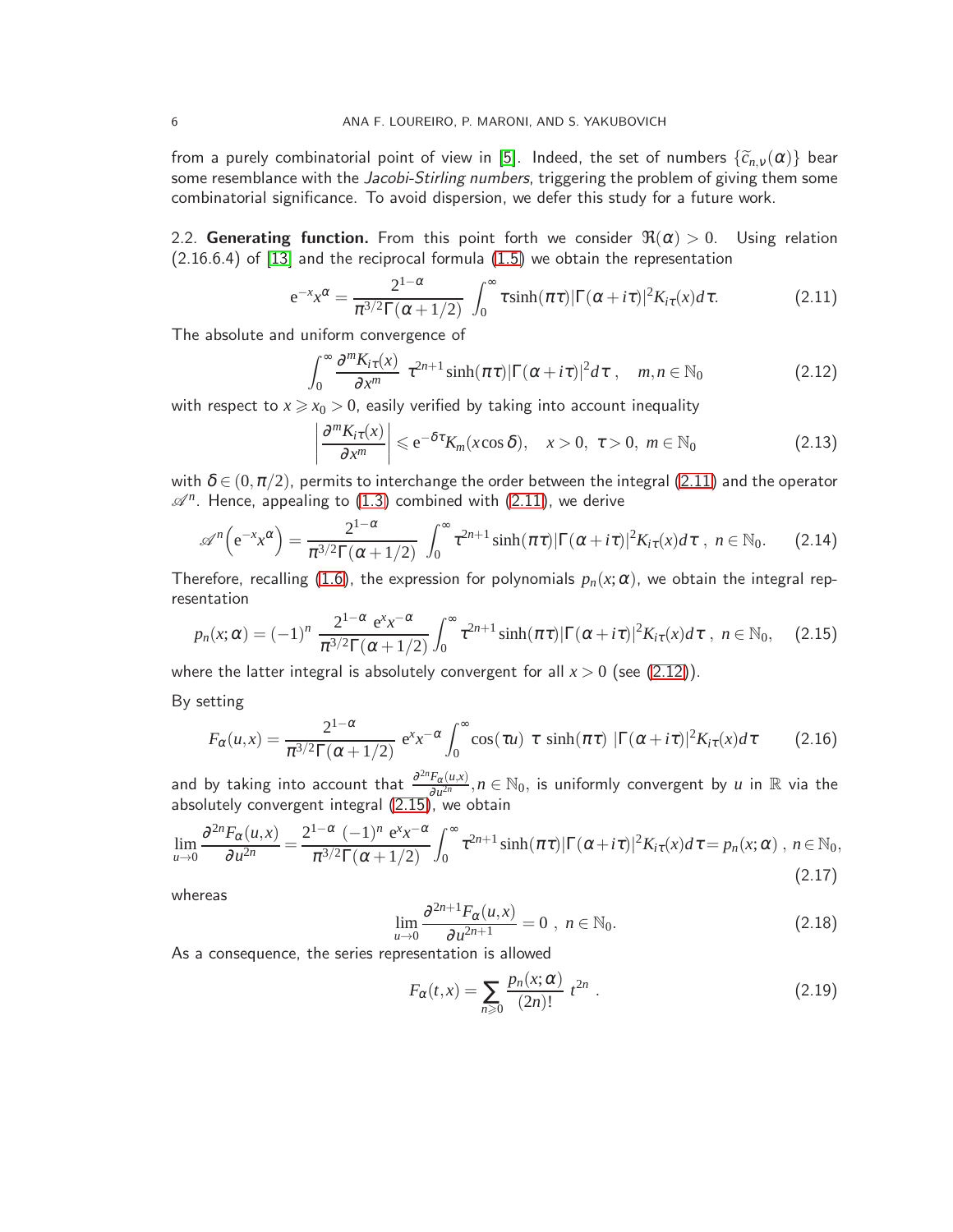We stress that

$$
\frac{\partial^2 F_{\alpha}(u,x)}{\partial u^2} = -e^x x^{-\alpha} \mathscr{A} e^{-x} x^{\alpha} F_{\alpha}(u,x),
$$

which, owing to [\(2.4\)](#page-3-2), corresponds to a second order partial differential equation. Besides, the insertion of [\(2.19\)](#page-5-4) into this latter relation yields [\(2.1\)](#page-2-1). Moreover, we have

$$
\frac{\partial^{2n} F_{\alpha}(u,x)}{\partial u^{2n}} = (-1)^n e^x x^{-\alpha} \mathscr{A}^n e^{-x} x^{\alpha} F_{\alpha}(u,x) , n \in \mathbb{N}_0.
$$

<span id="page-6-0"></span>2.3. Connection with the generalized Euler numbers. We integrate through [\(2.15\)](#page-5-3) multiplied by  $e^{-2x}x^{\alpha+\varepsilon-1}$  with respect to *x* over  $\mathbb{R}^+$ , changing the order of integration in its right-hand side due to Fubini's theorem (use inequality [\(2.13\)](#page-5-5)). Now, we invoke that

$$
\int_0^\infty x^{\varepsilon-1} e^{-x} K_{i\tau}(x) dx = 2^{-\varepsilon} \sqrt{\pi} \frac{|\Gamma(\varepsilon + i\tau)|^2}{\Gamma(\varepsilon + 1/2)}
$$

to obtain

$$
\lim_{\varepsilon \to 0} \int_0^\infty e^{-2x} x^{\alpha + \varepsilon - 1} p_n(x; \alpha) dx
$$
  
= 
$$
\lim_{\varepsilon \to 0} \frac{2^{1 - \alpha - \varepsilon}}{\pi \Gamma(\alpha + 1/2) \Gamma(\varepsilon + 1/2)} \int_0^\infty t^{2n+1} \sinh(\pi t) |\Gamma(\alpha + i\tau)|^2 |\Gamma(\varepsilon + i\tau)|^2 d\tau
$$
,  $n \in \mathbb{N}_0$ ,

which yields

<span id="page-6-1"></span>
$$
\int_0^\infty e^{-2x} x^{\alpha-1} p_n(x;\alpha) dx = \frac{(-1)^n 2^{1-\alpha}}{\sqrt{\pi} \Gamma(\alpha+1/2)} \int_0^\infty t^{2n} |\Gamma(\alpha+i\tau)|^2 d\tau , n \in \mathbb{N}_0.
$$
 (2.20)

We recall the *Generalized Euler polynomials*  $E_n^{2\alpha}(x)$  *[\[1,](#page-14-0) Vol. III][\[8,](#page-15-8) [12,](#page-15-9) [15\]](#page-15-10) defined through* 

<span id="page-6-3"></span>
$$
\left(\frac{2}{e^t+1}\right)^{2\alpha} e^{xt} = \sum_{n\geq 0} E_n^{2\alpha}(x) \frac{t^n}{n!} .
$$
 (2.21)

The particular choice of  $x = \alpha$  brings the identity

<span id="page-6-2"></span>
$$
(\cosh(t/2))^{-2\alpha} = \sum_{n\geqslant 0} E_n^{2\alpha}(\alpha) \frac{t^n}{n!} \ . \tag{2.22}
$$

On the other hand, [\[19,](#page-15-0) (1.104)]

$$
(\cosh(u/2))^{-2\alpha} = \frac{2^{2\alpha-1}}{\pi \Gamma(2\alpha)} \int_0^\infty \cos(\tau u) |\Gamma(\alpha + i\tau)|^2 d\tau
$$

providing similarly to [\(2.17\)](#page-5-6) the equality

$$
\lim_{u\to 0}\frac{\partial^{2n}}{\partial u^{2n}}(\cosh(u/2))^{-2\alpha}=\frac{(-1)^n 2^{2\alpha-1}}{\pi \Gamma(2\alpha)}\int_0^\infty \tau^{2n}|\Gamma(\alpha+i\tau)|^2d\tau\ ,\quad n\in\mathbb{N}_0.
$$

Hence, [\(2.20\)](#page-6-1) together with [\(2.22\)](#page-6-2) imply

<span id="page-6-4"></span>
$$
E_{2n}^{2\alpha}(\alpha) = \frac{2^{\alpha-1}}{\Gamma(\alpha)} (-1)^n \int_0^\infty e^{-2x} x^{\alpha-1} p_n(x;\alpha) dx , \quad n \in \mathbb{N}_0,
$$
 (2.23)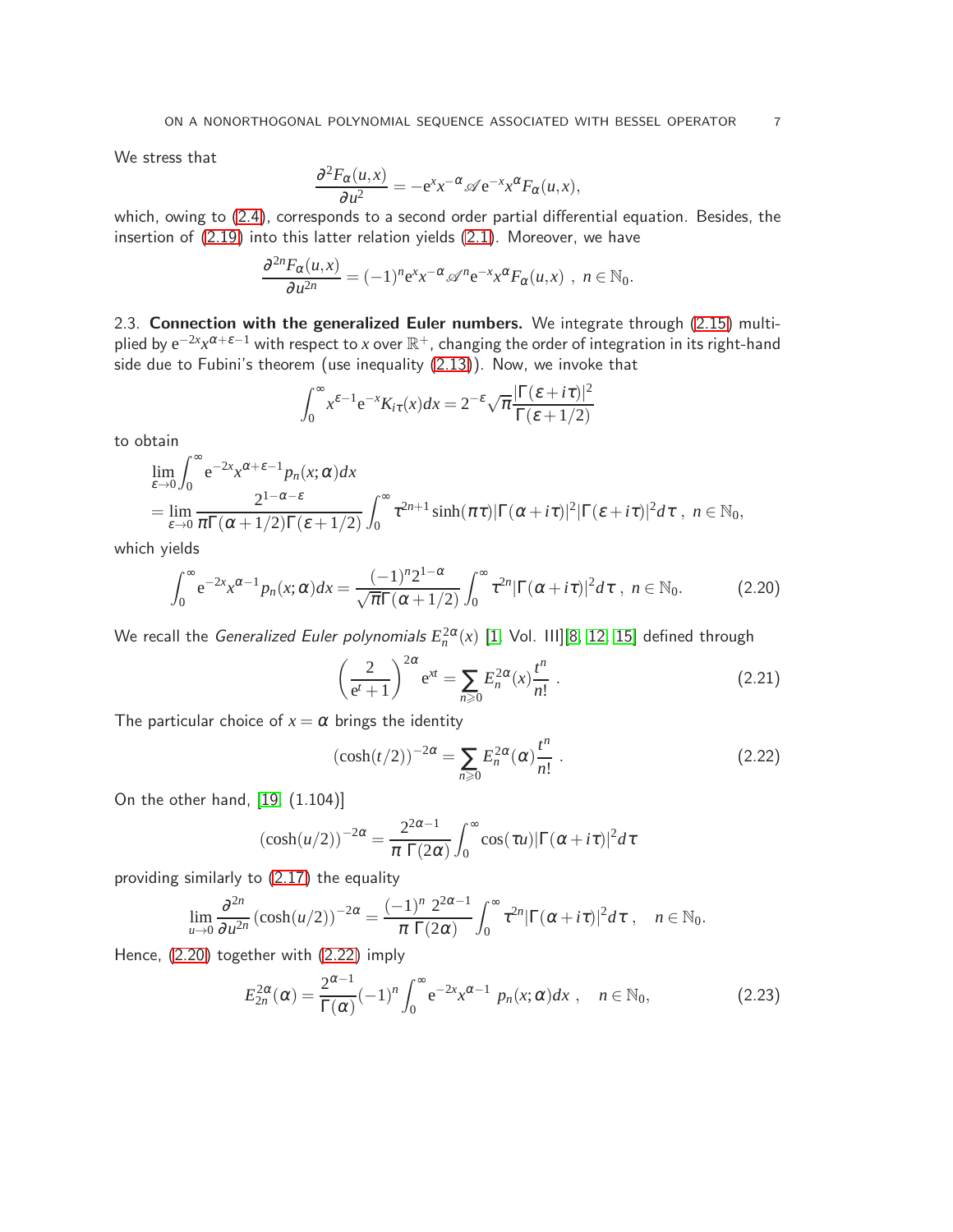which, according to  $(1.6)$ , amounts to the same as

$$
E_{2n}^{2\alpha}(\alpha) = \frac{2^{\alpha-1}}{\Gamma(\alpha)} \int_0^\infty \frac{e^{-x}}{x} \mathscr{A}^n e^{-x} x^\alpha dx , \quad n \in \mathbb{N}_0.
$$

Aware of the many formulas that can be found in the literature, we give here a formula that, as far as we are concerned, is new in the theory.

**Lemma 2.3.** For any complex parameter  $\alpha$  such that  $\Re(\alpha) > 0$ , the Generalized Euler polynomials of parameter  $2\alpha$ ,  $E_n^{2\alpha}(x)$  are given by

<span id="page-7-1"></span>
$$
E_n^{2\alpha}(x) = x^n + \sum_{k=0}^{n-1} \left\{ \binom{n}{k} \sum_{\tau=1}^{n-k} (-2)^{-\tau} (2\alpha)_{\tau} \mathbf{S}(n-k,\tau) \right\} x^k \tag{2.24}
$$

where  $S(k, \tau)$  represent the Stirling numbers of second kind.

Proof. The *n*th order derivative of the left-hand side of  $(2.21)$  evaluated at the point  $t = 0$ furnishes an expression for  $E_n^{2\alpha}(x)$ . The Leibniz rule for the derivative of the product of two functions permits to write

$$
\frac{\partial^n}{\partial t^n} \left( \frac{2}{e^t + 1} \right)^{2\alpha} e^{xt} \Big|_{t=0} = \sum_{v=0}^n \binom{n}{v} x^v \frac{d^{n-v}}{dt^{n-v}} \left( \frac{2}{e^t + 1} \right)^{2\alpha} \Big|_{t=0} , \quad n \in \mathbb{N}_0 .
$$

According to the Faà di Bruno's formula for the *k*th order of derivative of the composition of functions (we refer to [\[3,](#page-14-1) Chapter III] for notation and a compendium of results for the Bell polynomials and the Faà di Bruno's formula), for any  $k \geq 1$ , we have

<span id="page-7-0"></span>
$$
\frac{d^k}{dt^k} \left(\frac{2}{e^t+1}\right)^{2\alpha} \bigg|_{t=0} = \sum_{\mu=1}^k (\alpha)_{\mu} (-1)^{\mu} B_{k,\mu}(\frac{e^t}{2}, \frac{e^t}{2}, \frac{e^t}{2}, \frac{e^t}{2}, \dots) \bigg|_{t=0}
$$
(2.25)

where  $B_{n,k}(x_1,x_2,\ldots,x_{n-k+1})$ ,  $1 \leq k \leq n$ , represents the *Bell polynomials* evaluated at the *n*-tuple  $(x_1, x_2,...,x_n)$ . On the basis of the properties of the Bell polynomials it follows (see [\[3,](#page-14-1) p.135])

$$
B_{k,\mu}(\frac{e^t}{2}, \frac{e^t}{2}, \frac{e^t}{2}, \frac{e^t}{2}, \dots) = \left(\frac{e^t}{2}\right)^{\mu} B_{k,\mu}(1,1,1,1,1,\dots) = \left(\frac{e^t}{2}\right)^{\mu} S(k,\mu)
$$

with  $S(k,\mu)$  representing the Stirling numbers of second kind [\[3,](#page-14-1) Chapter V]. The insertion of this information into [\(2.25\)](#page-7-0), ensures

$$
\frac{d^k}{dt^k} \left(\frac{2}{e^t+1}\right)^{2\alpha} \bigg|_{t=0} = \sum_{\mu=1}^k (\alpha)_{\mu} (-2)^{-\mu} \mathbf{S}(k,\mu)
$$

whence the result.  $\qquad \qquad \Box$ 

With  $x$  taken equal to  $\alpha$  in [\(2.24\)](#page-7-1), it follows that  $E_{2n+1}^{2\alpha}(\alpha)=0$ , while

$$
E_{2n}^{2\alpha}(\alpha) = \alpha^n + \sum_{k=1}^n {n \choose k} \alpha^{n-k} \sum_{\tau=1}^k (-2)^{-\tau} (2\alpha)_{\tau} \mathbf{S}(k, \tau) , \quad n \in \mathbb{N}_0,
$$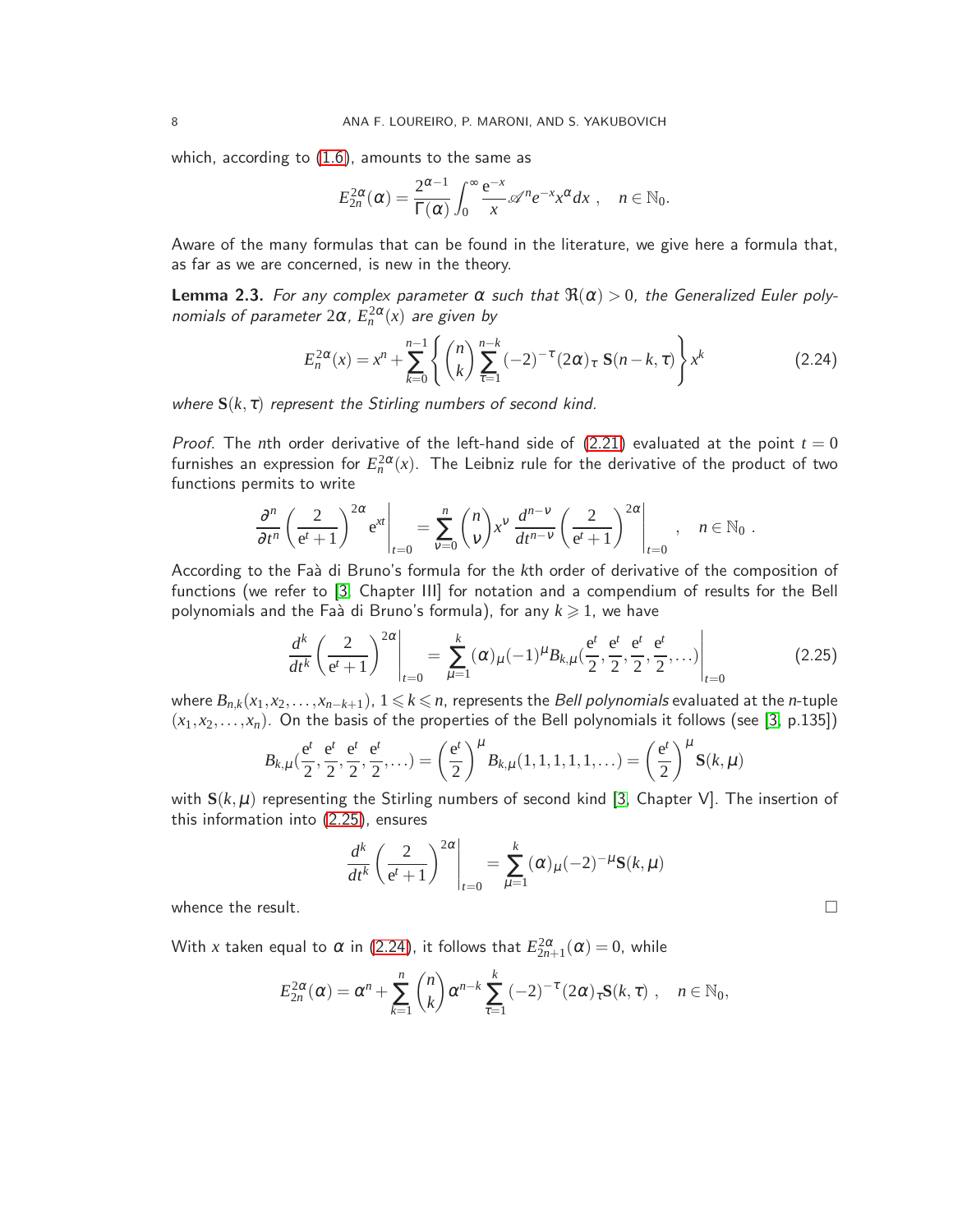are polynomials of degree  $n$  in  $\alpha$ . We list a few examples of the (polynomial) sequence  ${E_{2n}^{2\alpha}(\alpha)}_{n\geqslant0}$ :

$$
\begin{array}{lll} E^{2\alpha}_2(\alpha)=-\frac{\alpha}{2} & E^{2\alpha}_4(\alpha)=\frac{3\alpha^2}{4}+\frac{\alpha}{4} \\ E^{2\alpha}_6(\alpha)=-\frac{15\alpha^3}{8}-\frac{15\alpha^2}{8}-\frac{\alpha}{2} & E^{2\alpha}_8(\alpha)=\frac{105\alpha^4}{16}+\frac{105\alpha^3}{8}+\frac{147\alpha^2}{16}+\frac{17\alpha}{8} \end{array}
$$

2.4. Connection with the Bernoulli polynomials when  $\alpha$  is a positive integer. Consider the (modified) falling factorial of a complex number *x*,

$$
[x]_n:=\left(\prod_{\sigma=0}^{m-1}(x-\sigma^2)\right),\ n\in\mathbb{N},\ \text{and}\ \ [x]_0:=1.
$$

This is actually a polynomial of degree *n* whose coefficients in the canonical basis are the so-called 0-modified Stirling numbers of first kind, denoted by  $\hat{s}_0(n, v)$ , and treated in [\[7\]](#page-15-4). Regarding their importance for the subsequent developments, we recall

$$
[x]_n = \sum_{\nu=0}^n \widehat{s}_0(n,\nu) x^{\nu} , \quad n \in \mathbb{N}_0.
$$
 (2.26)

This gives grounds for writing  $|\Gamma(\alpha+i\tau)|^2$ , whenever  $\alpha=m\in\mathbb{N}$ , as follows:

$$
|\Gamma(m+i\tau)|^2 = \left(\prod_{\sigma=0}^{m-1}(\tau^2+\sigma^2)\right)\frac{\pi}{\tau\sinh(\pi\tau)} = \frac{(-1)^m\pi}{\tau\sinh(\pi\tau)}[-\tau^2]_m = \frac{\pi}{\tau\sinh(\pi\tau)}\sum_{\sigma=0}^m(-1)^{m+\sigma}\widehat{s}_0(m,\sigma)\tau^{2\sigma}.
$$

As a consequence, the generating function  $F_m(u, x)$  given by [\(2.16\)](#page-5-7) becomes

$$
F_m(u,x) = C_m \pi x^{-m} e^x \sum_{\sigma=0}^m (-1)^{m+\sigma} \widehat{s}_0(m,\sigma) \int_0^\infty \tau^{2\sigma} \cos(\tau u) K_{i\tau}(x) d\tau
$$

which amounts to the same as

$$
F_m(t,x) = C_m \left(-1\right)^m x^{-m} \sum_{\sigma=0}^m \frac{\pi^2}{2} \widehat{s}_0(m,\sigma) \frac{\partial^{2\sigma}}{\partial t^{2\sigma}} \left(e^{-2x\sinh^2(u/2)}\right)
$$
(2.27)

because of the equality  $[16, (1.12)]$ 

$$
\int_0^\infty \tau^{2n} \cos(\tau u) K_{i\tau}(x) \ d\tau = \frac{(-1)^\sigma \pi}{2} \frac{\partial^{2n}}{\partial t^{2n}} e^{-x \cosh(u)}, \ n \in \mathbb{N}_0.
$$

Concomitantly, the polynomials  $p_n(x; m)$  for  $m \in \mathbb{N}$  are related to  $p_n(x; 0)$  through

<span id="page-8-0"></span>
$$
x^m p_n(x; m) = C_m (-1)^m \frac{\pi^2}{2} \sum_{\sigma=0}^m \widehat{s}_0(m, \sigma) p_{n+\sigma}(x; 0) , n \ge 0.
$$
 (2.28)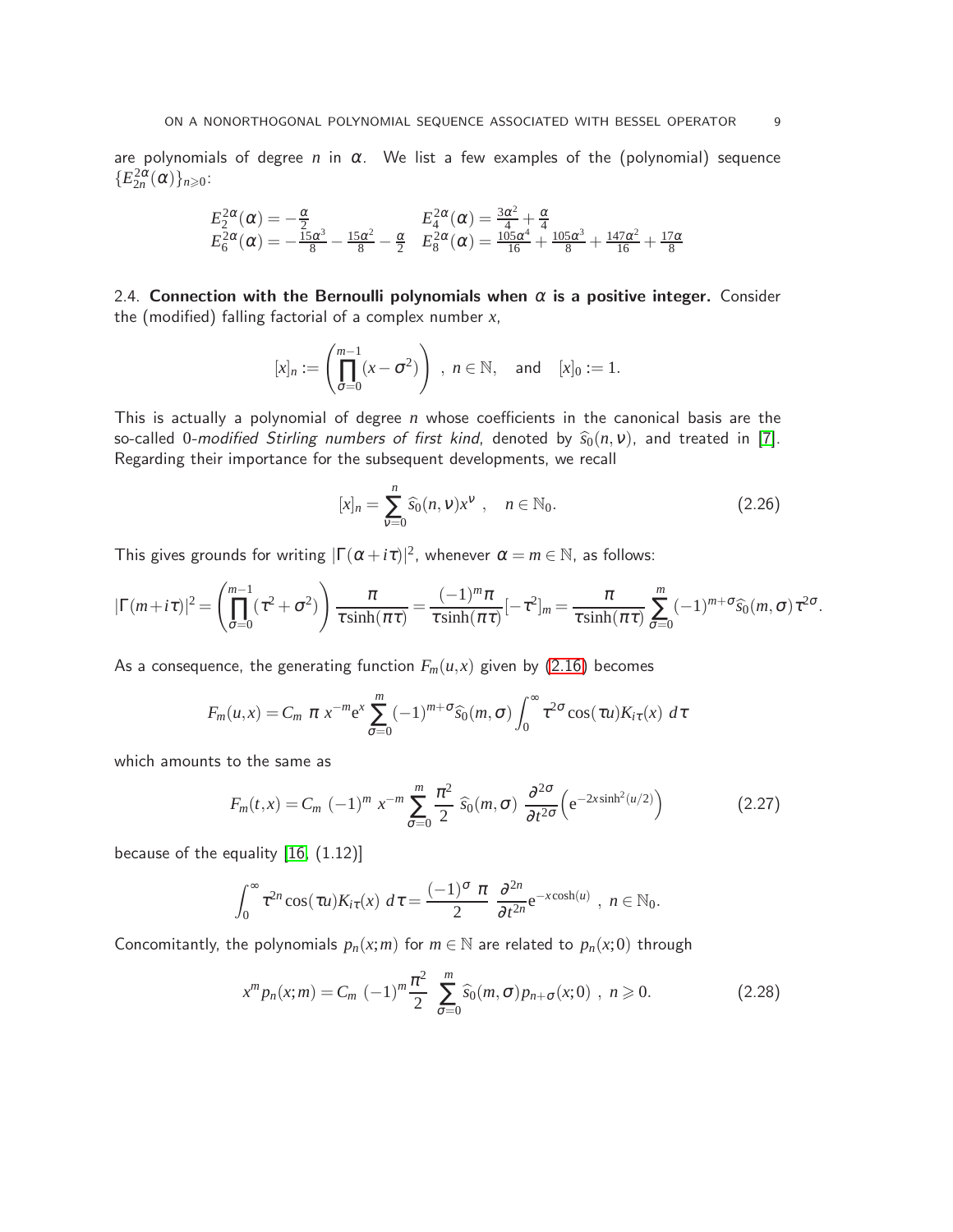with  $C_m = \frac{2}{2}$  $\overline{\pi}$  . 1  $\frac{1}{2^m(1/2)_m}$ . Recalling [\[16,](#page-15-2) (3.14)], it follows a connection with the Bernoulli polynomials evaluated at <sup>1</sup>−*i*<sup>τ</sup> 2

$$
x^m p_n(x; m) = C_m (-1)^m \frac{\pi^2}{2} \sum_{\sigma=0}^m \widehat{s_0}(m, \sigma) \frac{-2^{2(n+1)} e^x}{(2n+1)\pi i} \int_0^\infty \tau \frac{K_{i\tau}(x)}{x} B_{2n+1} \left(\frac{1-i\tau}{2}\right) d\tau, \quad n \ge 0.
$$
\n(2.29)

Such equality has the merit of deriving analog properties for  $p_n(x; m)$ , when  $m \in \mathbb{N}$ , to those obtained in [\[16\]](#page-15-2). Namely, the connection with the Bernoulli or Euler numbers as well as the Bernoulli polynomials. For further considerations, we refer to [\[16,](#page-15-2) (3.3), (3.13)-(3.14) and (3.17)]. As a consequence of the aforementioned, we have the following result, which, as far as we are concerned, is new in the theory.

Lemma 2.4. The Generalized Euler numbers of parameter 2*m* and the Bernoulli numbers are related by

$$
E_{2n}^{2m}(m)=\frac{(-1)^{n+m}2^{2m-2}}{(2m-1)!}\sum_{\sigma=0}^m\frac{1-2^{2n+2\sigma}}{n+\sigma}\widehat{s}_0(m,\sigma)B_{2n+2\sigma}, n \in \mathbb{N}_0.
$$

Proof. The relation (3.3) pointed out in [\[16\]](#page-15-2) furnishes an identity between the Bernoulli numbers and the polynomials  $p_n(x;0)$  by means of an integral

$$
B_{2n} = \frac{n}{1 - 2^{2n}} \int_0^\infty e^{-2x} p_n(x; 0) \frac{dx}{x}, \quad n \in \mathbb{N}_0.
$$

The combination of this latter with [\(2.23\)](#page-6-4) together with [\(2.28\)](#page-8-0) brings to light the desired equality.  $\Box$ 

The forthcoming developments leave aside aspects of the polynomial sequence  $\{p_n(x; \alpha)\}_{n \geq 0}$ itself in order to embrace outer consequences. The study will be essentially focused on the dual sequence corresponding to the monic polynomial sequence, hereafter  $\{P_n(x;\alpha)\}_{n\geqslant 0}$ , obtained from  $\{p_n(x; \alpha)\}_{n \geq 0}$  by dividing each of its elements by the respective leading coefficient:

<span id="page-9-2"></span><span id="page-9-0"></span>
$$
P_n(x; \alpha) = \frac{1}{(-2)^n (\alpha + 1/2)_n} p_n(x; \alpha) = \frac{1}{2^n (\alpha + 1/2)_n} e^x x^{-\alpha} \mathcal{A}^n e^{-x} x^{\alpha}, \quad n \in \mathbb{N}_0.
$$
 (2.30)

## 3. The monic polynomial sequence and its corresponding dual sequence

As, from now on, we will deal exclusively with the monic polynomial sequences  $\{P_n(x;\alpha)\}_{n\geq 0}$ , we recreate the needed properties based on those already obtained for the original sequence. Indeed, in accordance with [\(2.1\)](#page-2-1),  $\{P_n(x;\alpha)\}_{n\geq 0}$  fulfills

<span id="page-9-1"></span>
$$
x^2 P_n''(x;\alpha) - x\left(2x - 1 - 2\alpha\right) P_n'(x;\alpha) - \left((2\alpha + 1)x - \alpha^2\right) P_n(x;\alpha) = -(2n + 2\alpha + 1)P_{n+1}(x;\alpha)
$$
\n(3.1)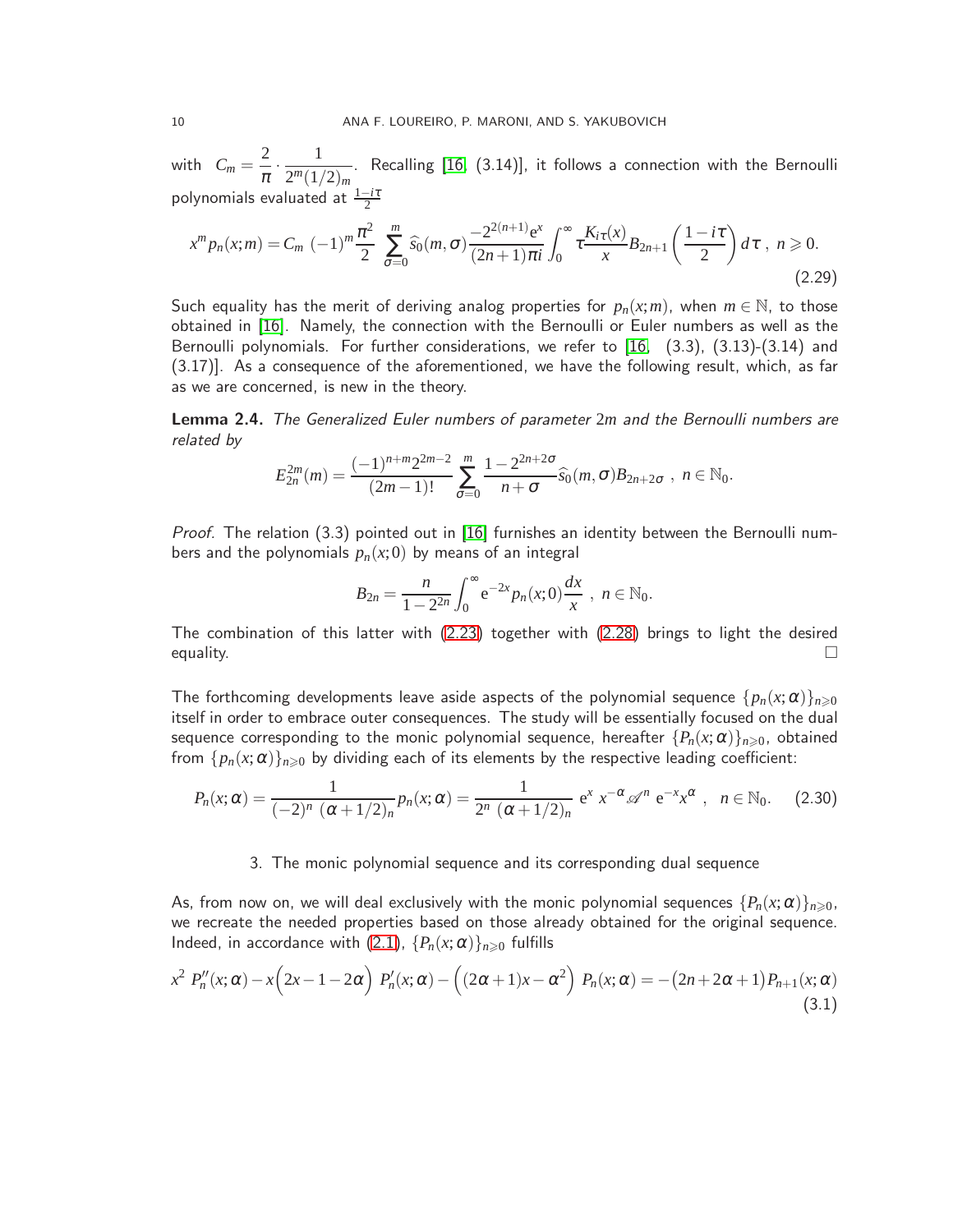for all  $n \in \mathbb{N}_0$ , whereas the equations  $(2.2)$ - $(2.5)$  yield

<span id="page-10-4"></span>
$$
x P_n(x; \alpha + 1) = P_{n+1}(x; \alpha) + \frac{\alpha^2}{(2n + 2\alpha + 1)} P_n(x; \alpha), \quad n \in \mathbb{N}_0.
$$
 (3.2)

In the next §[3.1](#page-10-0) we will ferret out properties of the corresponding dual sequence,  $\{u_n(\alpha)\}_{n\geq 0}$ , which will trigger some interesting results, namely, the positive-definite character of the canonical element  $u_0(\alpha)$  as it will be shown in §[3.2.](#page-12-0)

<span id="page-10-0"></span>3.1. The dual sequence. The differential and difference equations satisfied by the MPS  ${P_n(x;\alpha)}_{n\geq0}$  enable the differential and difference equations fulfilled by the corresponding dual sequence  $\{u_n(\alpha)\}_{n\geqslant 0}$ .

**Lemma 3.1.** The dual sequence  $\{u_n(\alpha)\}_{n\geq 0}$  associated to  $\{P_n(x;\alpha)\}_{n\geq 0}$  is such that

$$
((x^{2}u_{0}(\alpha))' + x(2x - (1 + 2\alpha))u_{0}(\alpha))' - ((1 + 2\alpha)x - \alpha^{2})u_{0}(\alpha) = 0
$$
\n(3.3)

$$
((x^{2}u_{n+1}(\alpha))' + x(2x - (1+2\alpha))u_{n+1}(\alpha))' - ((1+2\alpha)x - \alpha^{2})u_{n+1}(\alpha) = (2n + 2\alpha + 1)u_{n}(\alpha)
$$
\n(3.4)

for  $n \in \mathbb{N}_0$ . Moreover the moments of the canonical form  $u_0$  are given by

<span id="page-10-3"></span><span id="page-10-2"></span><span id="page-10-1"></span>
$$
(u_0(\alpha))_n = \frac{[(\alpha)_n]^2}{2^n(\alpha+1/2)_n} \quad , \quad n \in \mathbb{N}_0.
$$
 (3.5)

*Proof.* The action of  $u_0$  over the relation [\(3.1\)](#page-9-1) furnishes

$$
\langle u_0(\alpha), -x^2 P_n''(x) + x \Big( 2x - 1 - 2\alpha \Big) P_n'(x) + \Big( (2\alpha + 1)x - \alpha^2 \Big) P_n(x) \rangle = 0, \quad n \geq 0,
$$

which, by transposition, in accordance with [\(1.8\)](#page-2-3), becomes

$$
\left\langle -\left(x^2\ u_0(\alpha)\right)'' - \left(x(2x-1-2\alpha)\ u_0(\alpha)\right)' + \left((2\alpha+1)x-\alpha^2\right)u_0(\alpha)\ ,\ P_n(x)\right\rangle = 0,\quad n \geqslant 0,
$$

whence [\(3.3\)](#page-10-1). Likewise, the action of  $u_{k+1}$  over [\(3.1\)](#page-9-1) provides

$$
\left\langle u_{k+1}(\alpha) , -x^2 P_n''(x) + x \left(2x - 1 - 2\alpha\right) P_n'(x) + \left((2\alpha + 1)x - \alpha^2\right) P_n(x)\right\rangle = (2n + 2\alpha + 1) \delta_{n,k}, n \ge 0,
$$

and, again, by transposition, this latter leads to

$$
\langle -\left(x^2 u_{k+1}(\alpha)\right)'' - \left(x(2x-1-2\alpha) u_{k+1}(\alpha)\right)' + \left((2\alpha+1)x-\alpha^2\right)u_{k+1}(\alpha), P_n(x)\rangle = (2n+2\alpha+1)\delta_{n,k}, n \ge 0,
$$

therefore, according to [\(1.7\)](#page-2-4), we derive [\(3.4\)](#page-10-2).On the other hand, the action of both sides of [\(3.3\)](#page-10-1) over each element of the sequence  $\{x^n\}_{n\geqslant 0}$  leads to the following difference equation having the moments of  $u_0(\alpha)$  as solution

$$
(2n+2\alpha+1)(u_0(\alpha))_{n+1} = -(n+\alpha)^2 (u_0(\alpha))_n , \quad n \in \mathbb{N}_0.
$$

providing  $(3.5)$ .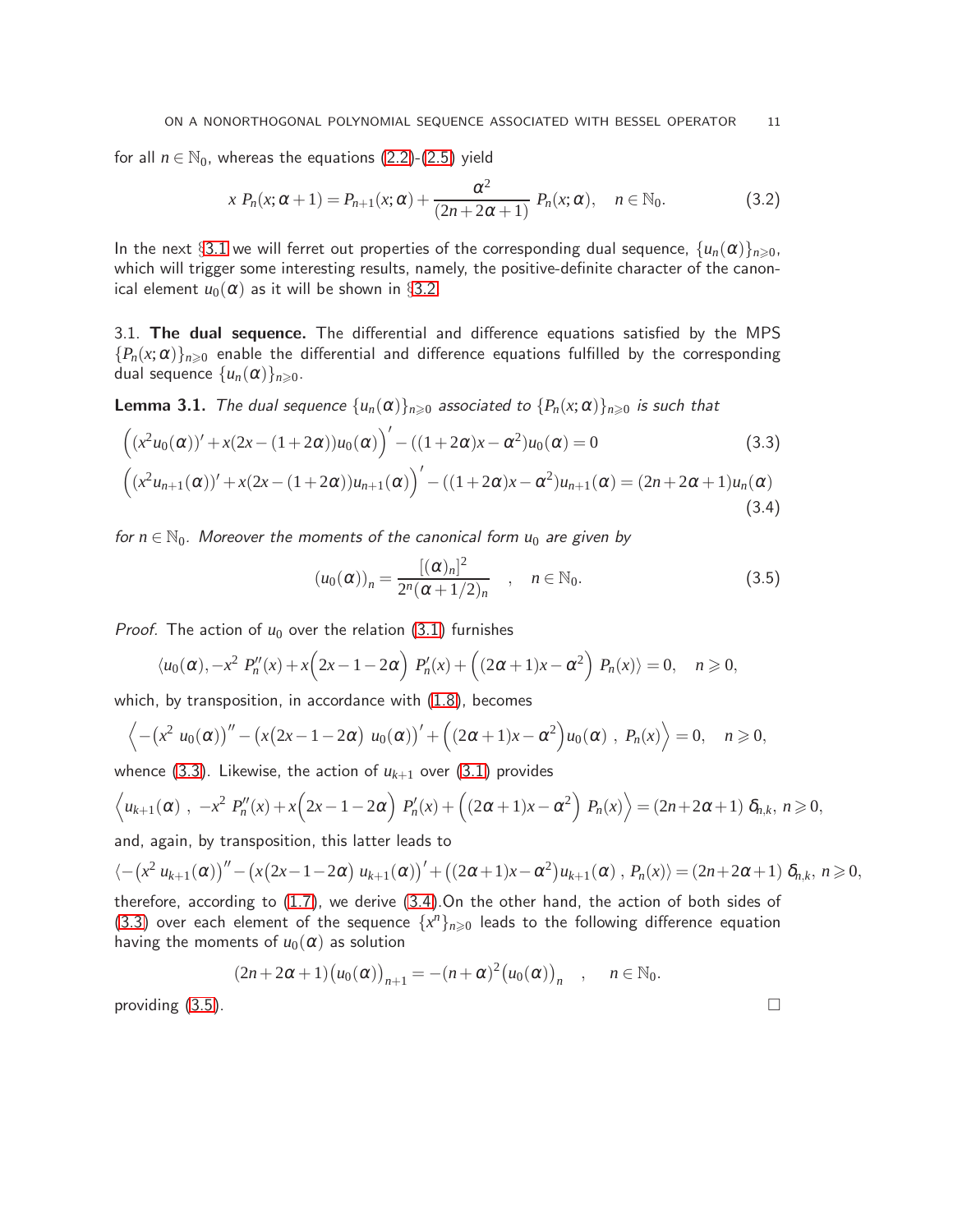In addition, according to [\(1.7\)](#page-2-4), we have as well

$$
xu_0(\alpha)=\sum_{v\geqslant 0}\langle x\ u_0(\alpha),P_n(x;\alpha+1)\rangle u_n(\alpha+1).
$$

Considering [\(1.8\)](#page-2-3) and [\(3.2\)](#page-10-4), it follows

$$
\langle x u_0(\alpha), P_n(x; \alpha + 1) \rangle = \langle u_0(\alpha), P_{n+1}(x; \alpha) + \frac{\alpha^2}{2n + 2\alpha + 1} P_n(x; \alpha) \rangle = \frac{\alpha^2}{2n + 2\alpha + 1} \delta_{n,0},
$$

that holds for any  $n \in \mathbb{N}_0$ . Therefore the two forms  $u_0(\alpha)$  and  $u_0(\alpha+1)$  are related by

<span id="page-11-0"></span>
$$
x u_0(\alpha) = \frac{\alpha^2}{2\alpha + 1} u_0(\alpha + 1) \tag{3.6}
$$

The question on whether the MPS  $\{P_n(x;\alpha)\}_{n\geqslant 0}$  can be orthogonal arises in a natural way and, concomitantly, on whether the form  $u_0(\alpha)$  is or is not regular.

As a matter of fact, we recall that a form *v* is said to be regular if we can associate with it a PS  $\{Q_n\}_{n\geqslant 0}$  such that  $\langle v,Q_nQ_m\rangle=k_n\delta_{n,m}$  with  $k_n\neq 0$  for all  $n,m\in\mathbb{N}_0$  [\[9,](#page-15-3) [10\]](#page-15-11). The PS  $\{Q_n\}_{n\geqslant 0}$ is then said to be orthogonal with respect to *v* and we can assume the system (of orthogonal polynomials) to be monic. Therefore, there exists a dual sequence  $\{v_n\}_{n\geq 0}$  and the original form is proportional to  $v_0$ . Furthermore, it holds

<span id="page-11-3"></span><span id="page-11-1"></span>
$$
v_{n+1} = (\langle v_0, Q_{n+1}^2(\cdot) \rangle)^{-1} Q_{n+1}(x) v_0 , n \in \mathbb{N}_0.
$$
 (3.7)

Moreover, when  $v \in \mathscr{P}'$  is regular, let  $\Phi$  be a polynomial such that  $\Phi v = 0$ , then  $\Phi = 0$  [\[9,](#page-15-3) [10\]](#page-15-11). In this case we call this unique MPS  $\{Q_n(x)\}_{n\geq 0}$  as monic orthogonal polynomial sequence hereafter MOPS - and it can be characterized by the popular second order recurrence relation

$$
\begin{cases}\nQ_0(x;\alpha) = 1 & ; \quad Q_1(x;\alpha) = x - \beta_0(\alpha) \\
Q_{n+2}(x;\alpha) = (x - \beta_{n+1}(\alpha))Q_{n+1}(x;\alpha) - \gamma_{n+1}(\alpha)Q_n(x;\alpha) & , \quad n \in \mathbb{N}_0.\n\end{cases}
$$
\n(3.8)

Here, we consider the dependence on the complex parameter  $\alpha$  to avoid repetition of similar formulas. We will systematically refer to the pair  $(\beta_n(\alpha), \gamma_{n+1}(\alpha))_{n\geqslant0}$  as the recurrence coefficients of  $\{Q_n(x;\alpha)\}_{n\geq 0}$ , necessarily fulfilling  $\gamma_{n+1}(\alpha)\neq 0$ ,  $n\geq 0$ . See [\[9,](#page-15-3) [10\]](#page-15-11) for notation and a compendium of results about algebraic properties of orthogonal polynomial sequences along with regular forms.

Somehow expected, we have the following result.

**Lemma 3.2.** The MPS  $\{P_n(x; \alpha)\}_{n \geq 0}$  cannot be regularly orthogonal.

*Proof.* Under the assumption that  $\{P_n(x;\alpha)\}_{n\geqslant 0}$  defined through [\(2.30\)](#page-9-2) is orthogonal, we may insert relation [\(3.7\)](#page-11-1), with  $v_n$  replaced by  $u_n(\alpha)$  and  $Q_n$  by  $P_n(\cdot;\alpha)$ , in [\(3.4\)](#page-10-2) which provides

<span id="page-11-2"></span>
$$
\begin{aligned}\n\left( (x^2 P_{n+1}(x;\alpha)u_0(\alpha))' + x(2x - (1+2\alpha))P_{n+1}(x;\alpha)u_0(\alpha) \right)' & -((1+2\alpha)x - \alpha^2)P_{n+1}(x;\alpha)u_0(\alpha) = \lambda_n(\alpha)P_n(x;\alpha)u_0(\alpha), \quad n \in \mathbb{N}_0,\n\end{aligned} \tag{3.9}
$$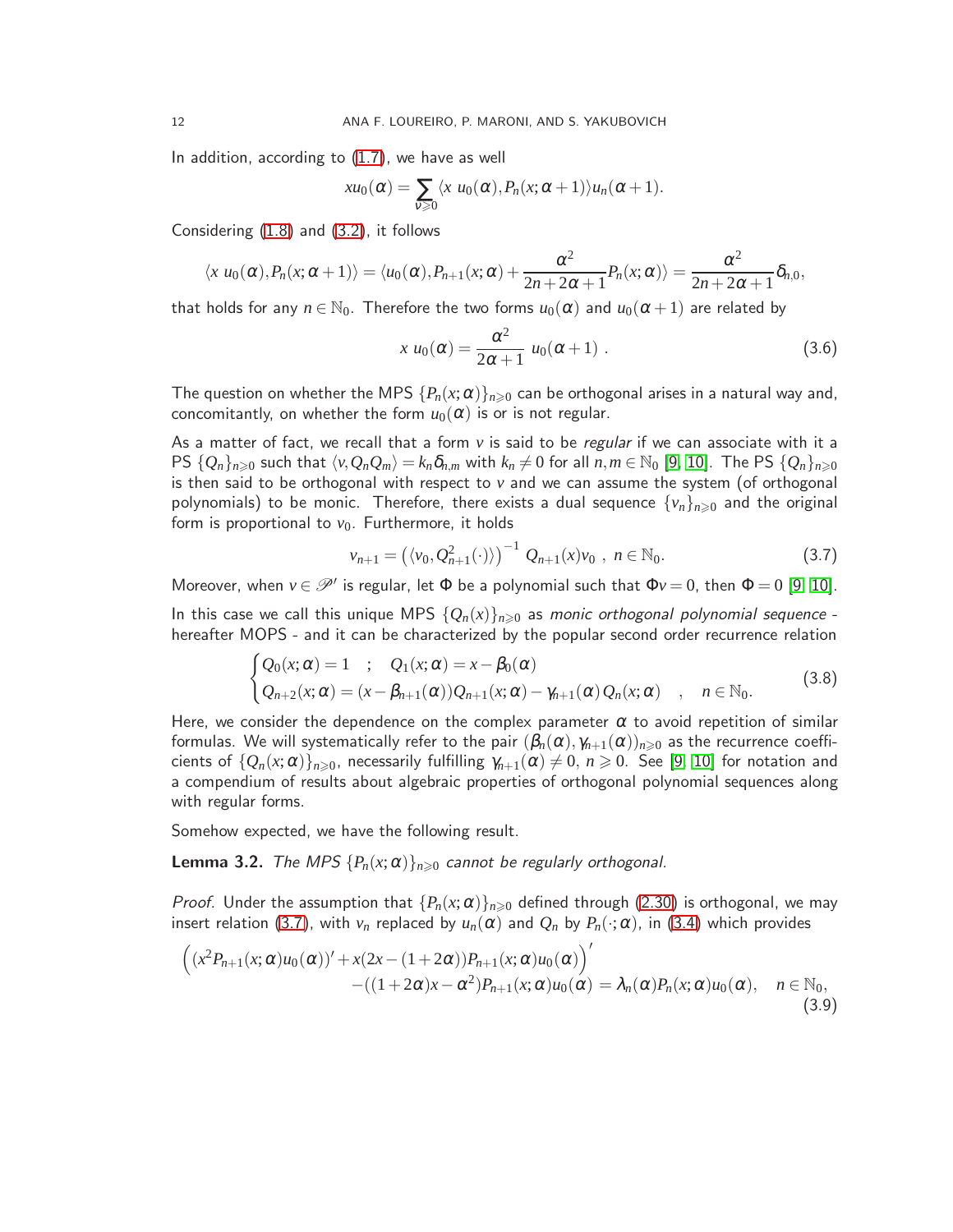where  $\lambda_n(\alpha) = (2n+2\alpha+1) < u_0(\alpha), P_{n+1}^2(x;\alpha) > \left(  \right)^{-1}$ , for all  $n \in \mathbb{N}_0$ . Taking into account [\(3.3\)](#page-10-1), then [\(3.9\)](#page-11-2) implies the differential equation

$$
2P'_{n+1}(x;\alpha)(x^2u_0(\alpha))'+\left(x^2P''_{n+1}(x;\alpha)+x(2x-(1+2\alpha)P'_{n+1}(x;\alpha)\right)u_0(\alpha)=\lambda_n(\alpha)P_n(x;\alpha)u_0(\alpha),\ n\geqslant 0.
$$

When the equation obtained by the particular choice of  $n = 0$ , *i.e.* 

$$
2(x2u0(\alpha))'+x(2x-(1+2\alpha)u0(\alpha)=\lambda_0(\alpha)u0(\alpha),
$$

is inserted into the original equation, we obtain

$$
(x^2 P''_{n+1}(x;\alpha))u_0(\alpha) = (\lambda_n(\alpha)P_n(x;\alpha) - \lambda_0(\alpha)P'_{n+1}(x;\alpha))u_0(\alpha).
$$

The regularity of  $u_0(\alpha)$  would now imply the condition

$$
x^2 P''_{n+1}(x;\alpha) = \lambda_n(\alpha) P_n(x;\alpha) - \lambda_0(\alpha) P'_{n+1}(x;\alpha) , n \geq 0,
$$

contradicting deg $P_n(x; \alpha) = n$ , and therefore crumbling the possibility of  $\{P_n(x; \alpha)\}\)$  to be or-<br>thogonal. thogonal.  $\square$ 

Despite the non-(regular)orthogonality of  $\{P_n(x;\alpha)\}_{n\geqslant0}$  with respect to the form  $u_0(\alpha)$ , we cannot exclude the existence of an orthogonal polynomial sequence, say  $\{Q_n(x;\alpha)\}_{n\geq 0}$ , with respect to  $u_0(\alpha)$ , which amounts to the same as ensuring the regularity of  $u_0(\alpha)$ . This question is handled in the next section.

## <span id="page-12-0"></span>3.2. **About the regularity of**  $u_0$ **.** We begin by rewriting [\(3.3\)](#page-10-1) as follows

<span id="page-12-2"></span>
$$
((\phi u_0(\alpha))' + \psi u_0(\alpha))' + \chi u_0(\alpha) = 0
$$
\n(3.10)

with

$$
\phi(x) := \phi(x; \alpha) = x^2, \ \psi(x) := \psi(x; \alpha) = x(2x - 2\alpha - 1), \ \chi(x) := \chi(x; \alpha) = -(2\alpha + 1)x + \alpha^2.
$$
\n(3.11)

Actually, while seeking an integral representation for  $u_0(\alpha)$ , we realize that it is indeed regular.

**Lemma 3.3.** For any positive real value of the parameter  $\alpha$ , the form  $u_0(\alpha)$  is positive definite (therefore regular) admitting the integral representation

<span id="page-12-1"></span>
$$
\langle u_0, f(x) \rangle = \frac{2^{\alpha} \Gamma(\alpha + 1/2)}{\sqrt{\pi} \Gamma(\alpha)^2} \int_0^{+\infty} f(x) e^{-x} x^{\alpha - 1} K_0(x) dx \quad , \quad \forall f \in \mathcal{P}.
$$
 (3.12)

*Proof.* We seek a function  $U(x) := U(x; \alpha)$  such that [\(3.12\)](#page-12-1) holds in a certain domain *C*. Since  $\langle u_0, 1 \rangle = 1 \neq 0$ , we must have

<span id="page-12-3"></span>
$$
\int_C U(x)dx = 1 \neq 0
$$
\n(3.13)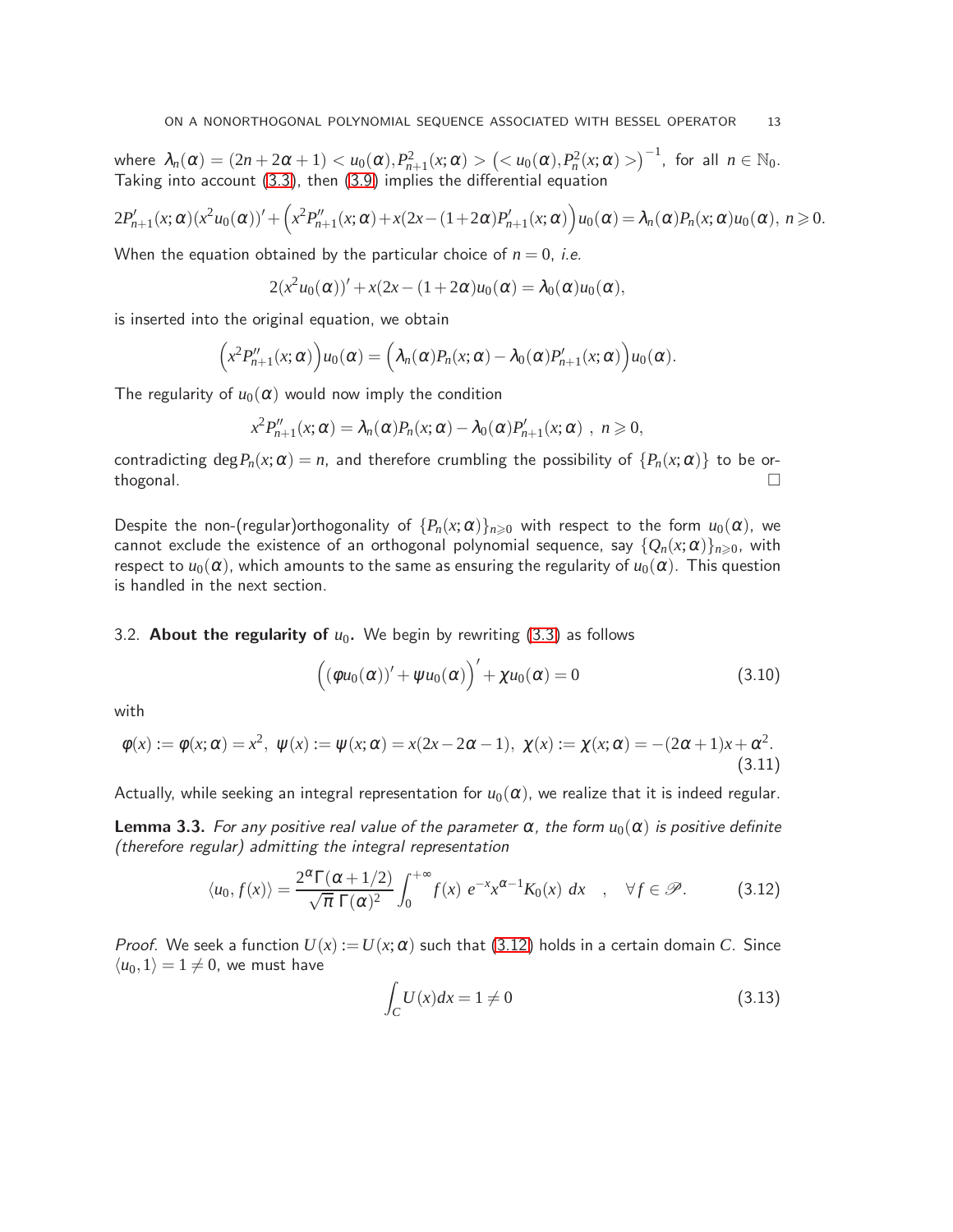By virtue of [\(3.10\)](#page-12-2), we have, for any  $f \in \mathscr{P}$ 

$$
0 = \left\langle \left( (\phi(x)u_0)' + \psi(x)u_0 \right)' + \chi(x)u_0, f(x) \right\rangle = \langle u_0, \phi(x)f''(x) + \psi(x)f'(x) + \chi(x)f(x) \rangle
$$
  
\n
$$
= \int_C \left( (\phi(x)U(x))'' + (\psi(x)U(x))' + \chi(x)U(x) \right) f(x) dx
$$
  
\n
$$
- \left( \phi(x)U(x)f'(x) - (\phi(x)U(x))'f(x) - \psi(x)U(x)f(x) \right) \Big|_C
$$

therefore,  $U(x)$  is a function simultaneously fulfilling

$$
\int_C \left( (\phi(x)U(x))'' + (\psi(x)U(x))' + \chi(x)U(x) \right) f(x) dx = 0 \quad , \quad \forall f \in \mathcal{P} \tag{3.14}
$$

$$
\left( \phi(x)U(x)f'(x) - (\phi(x)U(x))'f(x) - \psi(x)U(x)f(x) \right) \Big|_{C} = 0 \quad , \quad \forall f \in \mathscr{P} \; . \tag{3.15}
$$

The first equation implies

$$
(\phi(x)U(x))'' + (\psi(x)U(x))' + \chi(x)U(x) = \lambda g(x)
$$

where  $\lambda$  is a complex number and  $g(x) \neq 0$  is a function representing the null form, that is, a function such that

<span id="page-13-0"></span>
$$
\int_C g(x)f(x)dx = 0 \quad , \quad \forall f \in \mathscr{P}.
$$

We begin by choosing  $\lambda = 0$  and we search a regular solution of the differential equation

$$
(\phi(x)U(x))'' + (\psi(x)U(x))' + \chi(x)U(x) = 0
$$

Upon the change of variable  $U(x) = e^{-x}x^{\alpha-1}y(x)$  we have

$$
x^{2}y''(x) + xy'(x) - x^{2}y(x) = 0 \quad \Leftrightarrow \quad \mathscr{A}(y(x)) = 0
$$

whose general solution is:  $y(x) = c_1I_0(x) + c_2K_0(x)$ ,  $x \ge 0$ , for some arbitrary constants  $c_1, c_2$ and  $y(x) = 0$  when  $x < 0$  [\[1\]](#page-14-0). As a consequence  $U(x) = e^{-x}x^{\alpha-1}\Big\{c_1I_0(x) + c_2K_0(x)\Big\}$ ,  $x \ge 0$ . Insofar as  $U(x)$  must be a rapidly decreasing sequence (that is, such that  $\lim$ *x*→+∞  $f(x)U(x) = 0$ for any polynomial f), we set  $c_1 = 0$  and  $c_2 \neq 0$  and we write  $U(x) = c_2 e^{-x} x^{\alpha-1} K_0(x)$ ,  $x \in C =$  $]0,+\infty[$  with  $c_2$  set in order to realize [\(3.13\)](#page-12-3), which amounts to the same as  $c_2=\frac{2^\alpha\Gamma(\alpha+1/2)}{\sqrt{\pi}\,\,\Gamma(\alpha)^2}$  . In this case  $U(x)$  also fulfills the condition [\(3.13\)](#page-12-3) as long as  $\alpha > 0$  because  $\int_0^{+\infty} \mathrm{e}^{-x} x^{\alpha-1} K_0(x) dx$ is a stricktly positive convergent integral. Besides, since  $K_v(x)$  has the asymptotic behaviour with respect to  $x$  [\[1,](#page-14-0) Vol. II][\[19\]](#page-15-0)

$$
K_v(x) = \left(\frac{\pi}{2x}\right)^{1/2} e^{-x} [1 + O(1/x)], \quad x \to +\infty
$$
  

$$
K_v(x) = O(x^{-\Re(v)}) , K_0(x) = O(-\log x) , \quad x \to 0,
$$

then we immediately deduce that [\(3.15\) \(3.15\)](#page-13-0) is fulfilled by any element of the PS  $\{x^n\}_{n\geqslant 0}$ (that spans  $\mathscr{P}$ ) and hence it is fulfilled by any element *f* of  $\mathscr{P}$ . Moreover, for every polynomial  $g(x)$  that is not identically zero and is non-negative for all real x we have  $\langle u_0, g(x) \rangle =$  $2^{\alpha}\Gamma(\alpha+1/2)$  $\sqrt{\pi} \Gamma(\alpha)^2$  $\int^{+\infty}$  $\int_0^{\infty} g(x) \, \mathrm{e}^{-x} x^{\alpha-1} K_0(x) \; dx > 0$  and therefore  $u_0$  is **positive-definite** form. This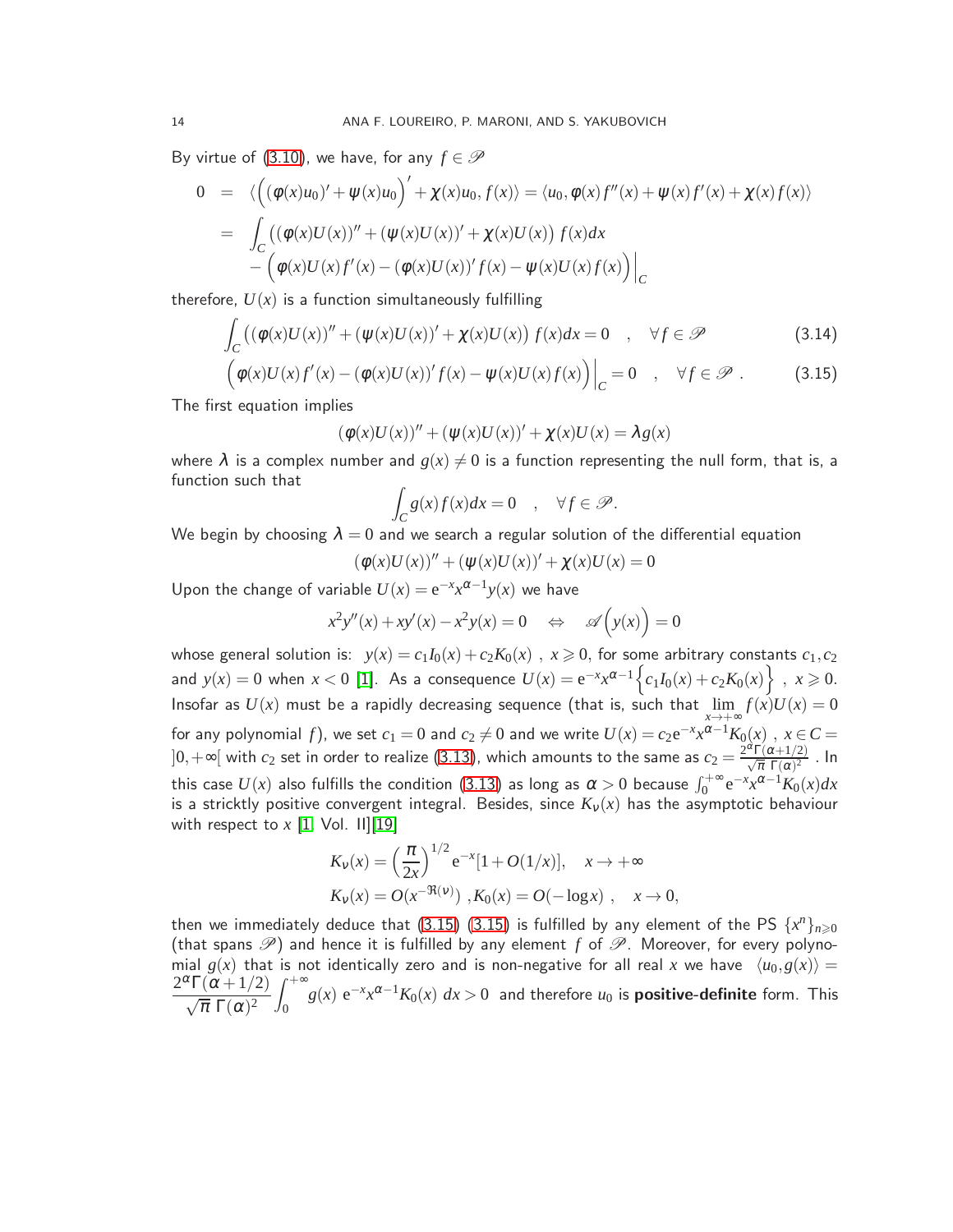implies that  $u_0$  has real moments and a corresponding MOPS exists (*i.e.*,  $u_0$  is a regular form).  $\qquad \qquad \Box$ 

The regularity of  $u_0(\alpha)$  raises the problem of characterizing a corresponding orthogonal polynomial sequence, say  ${Q_n(x;\alpha)}_{n\geq 0}$ , whenever  $\alpha$  is a positive real number. From this point forth we consider  $\alpha \in \mathbb{R}^+$ .

Entailed in the question of characterizing the arisen MOPS  $\{Q_n(x;\alpha)\}_{n\geq 0}$  (with respect to  $u_0(\alpha)$ ), comes out the problem of determining the associated recurrence coefficients or even a differential equation fulfilled by  $\{Q_n(x;\alpha)\}_{n\geqslant 0}$  or an analogue of Rodrigues' formula or a generating function. However, this has revealed to be a tricky problem to solve, reminding other open problems such as the one posed by Prudnikov [\[14\]](#page-15-12). Indeed, the difficult part of this problem is connected to the fact that the regular form  $u_0(\alpha)$  is solution of a differential equation of order higher than one. As far as we can tell the gap in the theory concerned to this problem, avoids us to attain further results. Notwithstanding this, based on the work [\[11\]](#page-15-13), it is possible to reach a finite-type relation (of order two actually) between the two MOPSs  $\{Q_n(x;\alpha)\}_{n\geq 0}$  and  $\{Q_n(x;\alpha+1)\}_{n\geq 0}$ . Again, this adds very few to the answer of the problem.

The recurrence coefficients  $(\beta_n(\alpha), \gamma_{n+1}(\alpha))_{n\geqslant 0}$  associated to the second order recurrence re-lation [\(3.8\)](#page-11-3) fulfilled by  $\{Q_n(\cdot;\alpha)\}_{n\geqslant0}$  may be successively computed either by means of the weight function or using the Hankel determinant of the moments of  $u_0(\alpha)$  [\[2\]](#page-14-2). Making use of the first process, for each positive integer *n* we have

$$
\beta_n(\alpha) = \frac{\langle u_0(\alpha), xQ_n^2(x;\alpha) \rangle}{\langle u_0(\alpha), Q_n^2(x;\alpha) \rangle} = \frac{\int_0^{+\infty} Q_n^2(x;\alpha) e^{-x} x^{\alpha} K_0(x) dx}{\int_0^{+\infty} Q_n^2(x;\alpha) e^{-x} x^{\alpha-1} K_0(x) dx}
$$
(3.16)

$$
\gamma_{n+1}(\alpha) = \frac{\langle u_0(\alpha), Q_{n+1}^2(x; \alpha) \rangle}{\langle u_0(\alpha), Q_n^2(x; \alpha) \rangle} = \frac{\int_0^{+\infty} Q_{n+1}^2(x; \alpha) e^{-x} x^{\alpha-1} K_0(x) dx}{\int_0^{+\infty} Q_n^2(x; \alpha) e^{-x} x^{\alpha-1} K_0(x) dx}.
$$
(3.17)

According to this latter, we list the first elements

$$
\begin{array}{llll} \beta_0(\alpha)=\frac{\alpha^2}{2\alpha+1} & , & \beta_1(\alpha)=\frac{\alpha(2\alpha(\alpha+4)+7)(\alpha(2\alpha+5)+4)+4}{(2\alpha+1)(2\alpha+5)(2\alpha(\alpha+2)+1)}\\ \gamma_1(\alpha)=\frac{\alpha^2(2\alpha(\alpha+2)+1)}{(2\alpha+1)^2(2\alpha+3)} & , & \gamma_2(\alpha)=\frac{4(\alpha+1)^2(2\alpha+1)(\alpha(\alpha(2\alpha(\alpha(2\alpha(\alpha+12)+113)+262)+613)+325)+51)}{(2\alpha+3)(2\alpha+5)^2(2\alpha+7)(2\alpha(\alpha+2)+1)^2}~. \end{array}
$$

The determination of recurrence coefficients of higher order has indeed revealed to be a ticklish problem.

#### **REFERENCES**

- <span id="page-14-0"></span>[1] A. Erdélyi, W. Magnus, F. Oberhettinger and F. G. Tricomi, Higher Transcendental Functions, Vols. I, II and III, McGraw-Hill, New York, London, Toronto, 1953.
- <span id="page-14-2"></span>[2] T.S. Chihara, An Introduction to Orthogonal Polynomials, Gordon and Breach, New York, 1978.
- <span id="page-14-1"></span>[3] L. Comtet, Advanced Combinatorics: The Art of Finite and Infinite Expansions. rev. enl. ed. Dordrecht, Netherlands: Reidel, 1974.